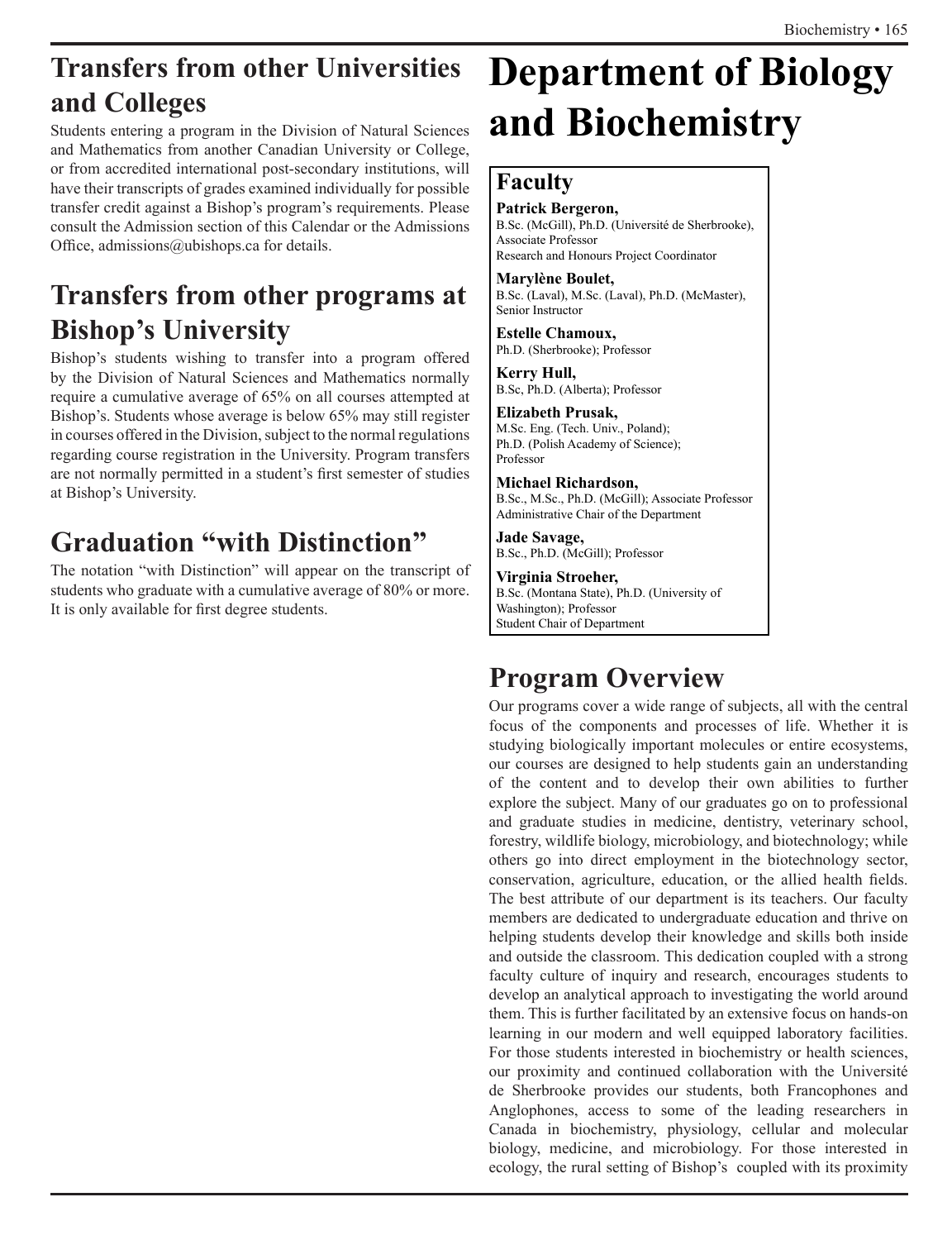to many different natural habitats such as bogs, lakes, rivers, mountains, marshes, forests and meadows, provides exceptional opportunities for field study and research in biodiversity, ecology and conservation. Our varied facilities and opportunities means that students can be working in a modern biochemistry lab one afternoon and canoeing a river the next.

## **Overview of Programs Available**

Here is a brief overview of the programs offered by the Department of Biology and Biochemistry. See later in the document for more details about the courses and requirements for each program. For information regarding the entrance requirements to any of these programs, please refer to the Natural Sciences Division page for information on *Divisional Requirements*.

### **B.Sc. Biochemistry Honours (99 credits)** HONBCH

Highly motivated students who may be considering graduate school, may choose to pursue an honours degree. Students may not enter the program until the start of their final year, and after consultation with the Biology and Biochemistry honours project coordinator. To qualify, students must: (1) maintain a cumulative average of at least 75%; (2) receive a mark lower than 75% in no more than four credits (1 lecture and 1 laboratory course) in any 300 or 400-level Biology or Biochemistry course. Once In the program, students must take an additional Scientific Writing Course (Bio386) and maintain an average 75% or higher in both the honours research courses, BCH491 and BCH492 (see course descriptions for more detail or contact the honours project coordinator.

### **B.Sc. Biochemistry Major (90 credits)** MAJBCH

The Biochemistry Major program is a four-year program that requires 40 three-credit courses, or their equivalent, for a total of 120 course credits, plus associated laboratory courses, the number of lab courses required depending on the specialization selected. The 120 course credits are divided as follows: 69 core required course credits, 21 required optional course credits, 27 free elective credits and 3 humanities or social sciences elective credits.

### **Biochemistry Minor (24 credits)** MINBCH

The program requires 8 three-credit one-semester courses, or their equivalent, for a total of 24 course credits, plus credits for associated laboratory courses.

### **B.Sc. Biology Honours (102 credits)** HONBIO

Students in this program have the choice between one of two concentrations, Health Science, or Biodiversity and Ecology. The honours program in Biology follows the same rules as the Biochemistry Honours listed above, however biology honours students must also take an additional quantitative methods course

(Bio311) as well as Scientific Writing (Bio386) and both the honours research courses (Bio492 and Bio493).

### **B.Sc. Biology Major (90 credits)** MAJBIO

The B.Sc. programs are the best choice for students with a strong grounding in the core sciences (math, physics, and chemistry). Students graduating with a B.Sc. will be ready to enter graduate studies (M.Sc. or Ph.D) or professional schools (e.g. medicine, dentistry, physiotherapy, or veterinary medicine). As with the honours program, students must decide between one of two concentrations, either Health Science, or Biodiversity and Ecology. See the tables below for the complete list of courses.

### **B.A. Biology Major (54 credits)** MAJBIO

The B.A. Biology program is designed with fewer required courses than the B.Sc. programs, so students may be able to complete a second major their 120-credit degree. This is therefore ideal for students interested in pursuing a double major (such as Biology with a second degree in Psychology, Political Science, Business, or Environmental Studies.), and provides a solid grounding in the biological sciences. The B.A. Biology degree provides adequate preparation for some, but not all professional and graduate programs. Students are advised to consult officials of the specific post-graduate institution of interest. Students must decide between one of two concentrations: either BA Health Studies, or BA Biodiversity and Ecology. Please see the Tables below for the complete list of courses required to complete this major.

### **Pre-Medicine Double Major** MAJMED

Many of our students enrolled in the biology and biochemistry program are interested in going to medical school, and the BSc Biochemistry, and BSc Biology (Health Sciences) programs includes common prerequisites for application to medical schools in many parts of the world. However, students should be aware that the entrance requirements can vary greatly between medical schools, and often change from year to year, therefore we recommend that students decide on which schools they are hoping to go to and then research what are the particular requirements of that school (the faculty can help you with this search). For those students unsure of where they would like to go and wishing to cover as wide a set of potential requirements as possible, BU also offers an inter-disciplinary Pre-Medicine double major, which specifically addresses these concerns. See the *Pre-Medicine Double Major* section for more details on how this program can be combined with a B.Sc. . from this department. Students should note that graduating with Pre-medicine does not guarantee admission to medical school, but it does ensure that students take all the courses necessary to apply to most of the major medical schools in Canada and the US, as well as many other countries.

### **Biology Minor (24 credits)** MINBIO

The biology minor consists of eight courses in different areas of Biology. Six of these eight courses are required and two are optional. The minor allows students majoring in a different field to obtain a solid overview of modern biology.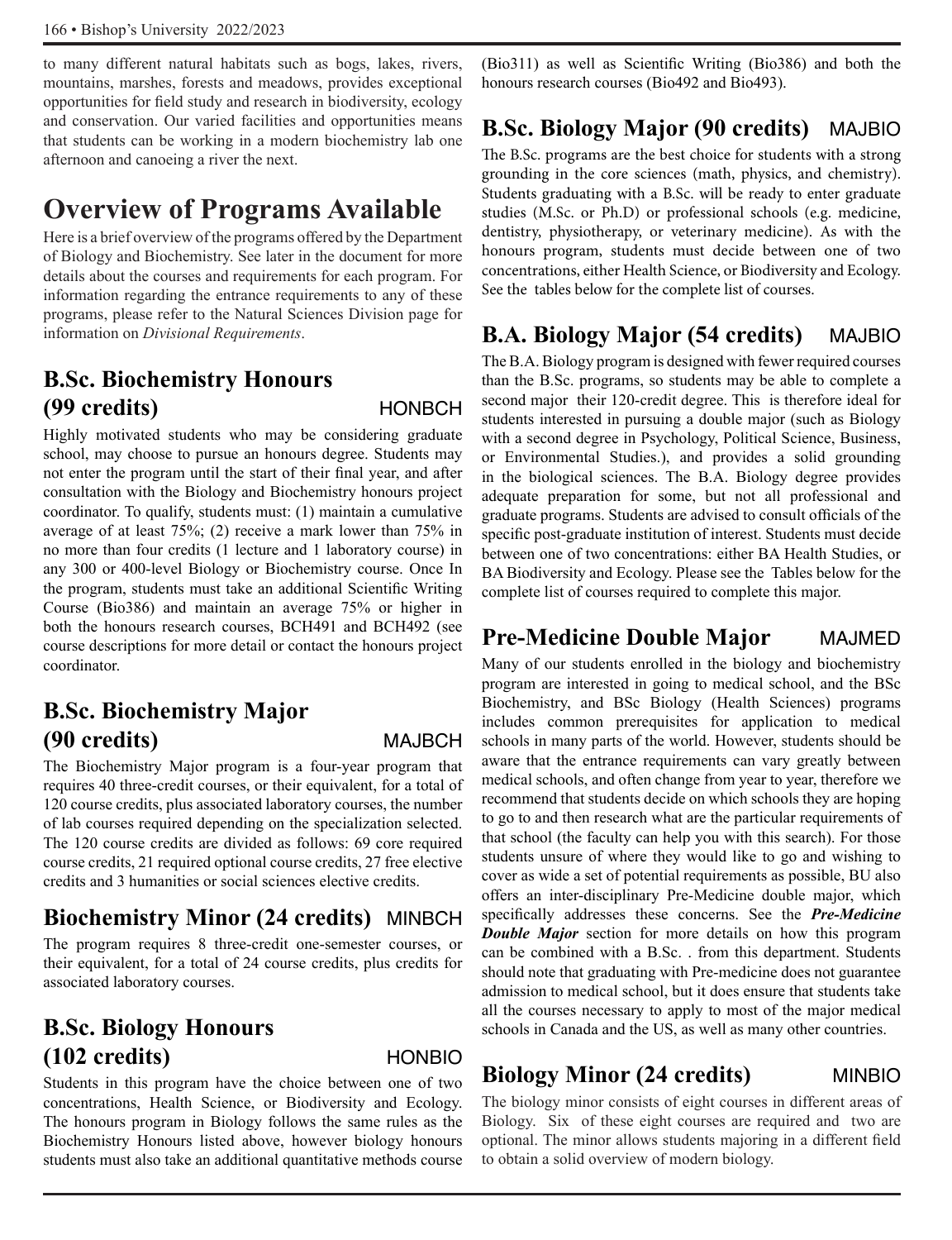## **Program Details**

Please note that many courses have associated labs featuring the same course number but a CHL/BCL/BIL code. Lab credits do not count towards the total credit requirements of the program, and the co-requisite lab must be passed to receive credit for the course.

The tables below assumes students are taking a full course load of 5 lecture courses per semester. Students may decide to take fewer than 5 but should discuss this with their advisor before doing so.

### **BSc Biochemistry Honours**

| Y1 Year: Taken by all non-Cegep students.                      |                                                         |
|----------------------------------------------------------------|---------------------------------------------------------|
| 1-BIO 196 / BIL 196 Intro Cellular and Molecular Biology       | 1-CHM 192 / CHL 192 General Chemistry II                |
| 2-CHM 191 / CHL 191 General Chemistry I                        | 2-PHY 194 / PHL 194 General Physics II for Life Science |
| 3-PHY 193 / PHL 193 General Physics I for Life Science         | 3-MAT 192 Calculus II                                   |
| 4-MAT 191 Calculus I                                           | 4-OPT                                                   |
| 5-ENG 116 Effective Writing or other ENG                       | $5-OPT$                                                 |
| Y2 Year: Most Cegep Science students will start at this point. |                                                         |
| 1-BIO 201 Cellular and Molecular Biology                       | 1-BIO 208 / BIL 208 Genetics                            |
| 2-CHM 111 / CHL111 Organic Chemistry I                         | 2-BCH 210 General Biochemistry                          |
| 3-CHM 141 / CHL141 Analytical Chemistry                        | 3-CHM 131 / CHL 131 Physical Chemistry I                |
| 4-PHY 101 Statistical Methods                                  | 4-CHM 211 / CHL 211 Organic Chemistry II                |
| $5-OPT$                                                        | 5-CHM 245 / CHL 245 Instrumental Analysis*              |
|                                                                | OR CHM 341 / CHL 341 Molecular Spectroscopy*            |
| <b>Y3 Year:</b>                                                |                                                         |
| 1-BIO 336 Animal Physiology I                                  | 1-BCH 312 Lipids & Biomembranes                         |
| 2-BCH 311 Proteins                                             | 2-BCH 313 / BCL 313 Metabolism                          |
| $3-OPT$                                                        | 3-CHM 245 / CHL 245 Instrumental Analysis*              |
| 4-OPT                                                          | OR CHM 341 / CHL 341 Molecular Spectroscopy*            |
| $5-OPT$                                                        | 4-OPT                                                   |
|                                                                | $5-OPT$                                                 |
| Y4 Year:                                                       |                                                         |
| 1-BCH 411 Molecular Biology                                    | 1-BCH 492 Honours Research Project II                   |
| 2-BIO 386 Scientific Writing                                   | $2-OPT$                                                 |
| 3-BCH 491 Honours Research Project I                           | $3-OPT$                                                 |
| 4-OPT                                                          | 4-OPT                                                   |
| 5-OPT                                                          | 5-OPT                                                   |
|                                                                |                                                         |

\* Course is offered in alternate years

OPT-these represents spaces in the student's timetable that should be filled with either a required optional course (choose 7 from the list below), one of the 6 free electives, or the Humanities or Social Science elective. It is incumbent on the student to ensure that they have completed all the degree requirements before applying to graduate.

**Required Optional Courses (21 course credits from the list):** Students must choose 7 courses from the list below:

BCH 381 Immunology BCH 382 Principles of Toxicology BCH 421 Enzymes in Health and Disease BCH 422 / BCL422 Biotechnology BIO 310 Advanced Cell Biology BIO 320 Programmed Cell Death BIO 337 / BIL 337 Animal Physiology II BIO 352 / BIL 352 Microbiology BIO 359 Human Genetics BIO 365 Developmental Biology BIO 394 Biology of Cancer CHM 231 / CHL 231 Physical Chemistry II CHM 311 / CHL 311 Organic ChemistryIII PBI380 Psychopharmacology

**Free Electives (18 course credits):** Students must choose any six courses from across the university.

**Humanities or Social Sciences Elective (3 course credits):** Students must choose 1 course from the Humanities or Social Sciences.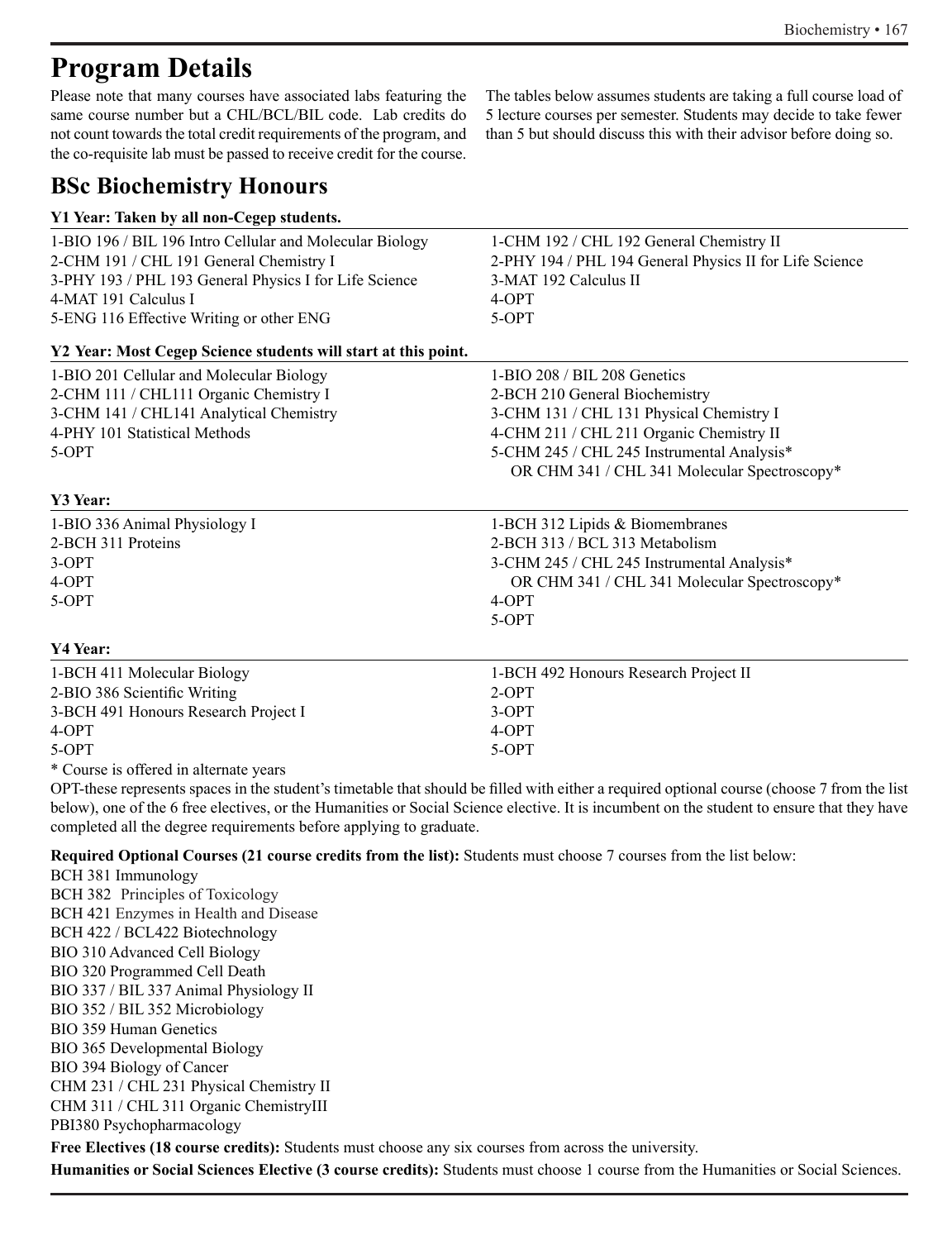### **BSc Biochemistry Major**

| Y1 Year: Taken by all non-Cegep students.                      |                                                         |
|----------------------------------------------------------------|---------------------------------------------------------|
| 1-BIO 196 / BIL 196 Intro Cellular and Molecular Biology       | 1-CHM 192 / CHL 192 General Chemistry II                |
| 2-CHM 191 / CHL 191 General Chemistry I                        | 2-PHY 194 / PHL 194 General Physics II for Life Science |
| 3-PHY 193 / PHL 193 General Physics I for Life Science         | 3-MAT 192 Calculus II                                   |
| 4-MAT 191 Calculus I                                           | 4-OPT                                                   |
| 5-ENG 116 Effective Writing or other ENG                       | 5-OPT                                                   |
| Y2 Year: Most Cegep Science students will start at this point. |                                                         |
| 1-BIO 201 Cellular and Molecular Biology                       | 1-BIO 208 / BIL208 Genetics                             |
| 2-CHM 111 / CHL111 Organic Chemistry I                         | 2-BCH 210 General Biochemistry                          |
| 3-CHM 141 / CHL141 Analytical Chemistry                        | 3-CHM 131 / CHL131 Physical Chemistry I                 |
| 4-PHY 101 Statistical Methods                                  | 4-CHM 211 / CHL211 Organic Chemistry II                 |
| $5-OPT$                                                        | 5-CHM 245 / CHL245 Instrumental Analysis*               |
|                                                                | OR CHM 341 / CHL 341 Molecular Spectroscopy*            |
| Y3 Year:                                                       |                                                         |
|                                                                |                                                         |
| 1-BIO 336 Animal Physiology I                                  | 1-BCH 312 Lipids & Biomembranes                         |
| 2-BCH 311 Proteins                                             | 2-BCH 313 / BCL 313 Metabolism                          |
| $3-OPT$                                                        | 3-CHM 245 / CHL 245 Instrumental Analysis*              |
| 4-OPT                                                          | OR CHM 341 / CHL 341 Molecular Spectroscopy*            |
| 5-OPT                                                          | 4-OPT                                                   |
|                                                                | 5-OPT                                                   |
| Y4 Year:                                                       |                                                         |
| 1-BCH 411 Molecular Biology                                    | $1-OPT$                                                 |
| $2-OPT$                                                        | $2-OPT$                                                 |
| $3-OPT$                                                        | $3-OPT$                                                 |
| $4-OPT$                                                        | $4-OPT$                                                 |
| 5-OPT                                                          | $5-OPT$                                                 |

OPT-these represents spaces in the student's timetable that should be filled with either a required optional course (choose 7 from the list below), one of the 6 free electives, or the Humanities or Social Science elective. It is incumbent on the student to ensure that they have completed all the degree requirements before applying to graduate.

**Required Optional Courses (21 course credits from the list):** Students must choose 7 courses from the list below:

BCH 381 Immunology BCH 382 Principles of Toxicology BCH 421 Enzymes in Health and Disease BCH 422 / BCL 422 Biotechnology BIO 310 Advanced Cell Biology BIO 320 Programmed Cell Death BIO 337 / BIL 337 Animal Physiology II BIO 352 / BIL 352 Microbiology BIO 359 Human Genetics BIO 365 Developmental Biology BIO 394 Biology of Cancer CHM 231 / CHL 231 Physical Chemistry II CHM 311 / CHL 311 Organic Chemistry III PBI 380 Psychopharmacology

**Free Electives (27 course credits):** Students must choose any nine courses from across the university.

**Humanities or Social Sciences Elective (3 course credits):** Students must choose 1 course from the Humanities or Social Sciences.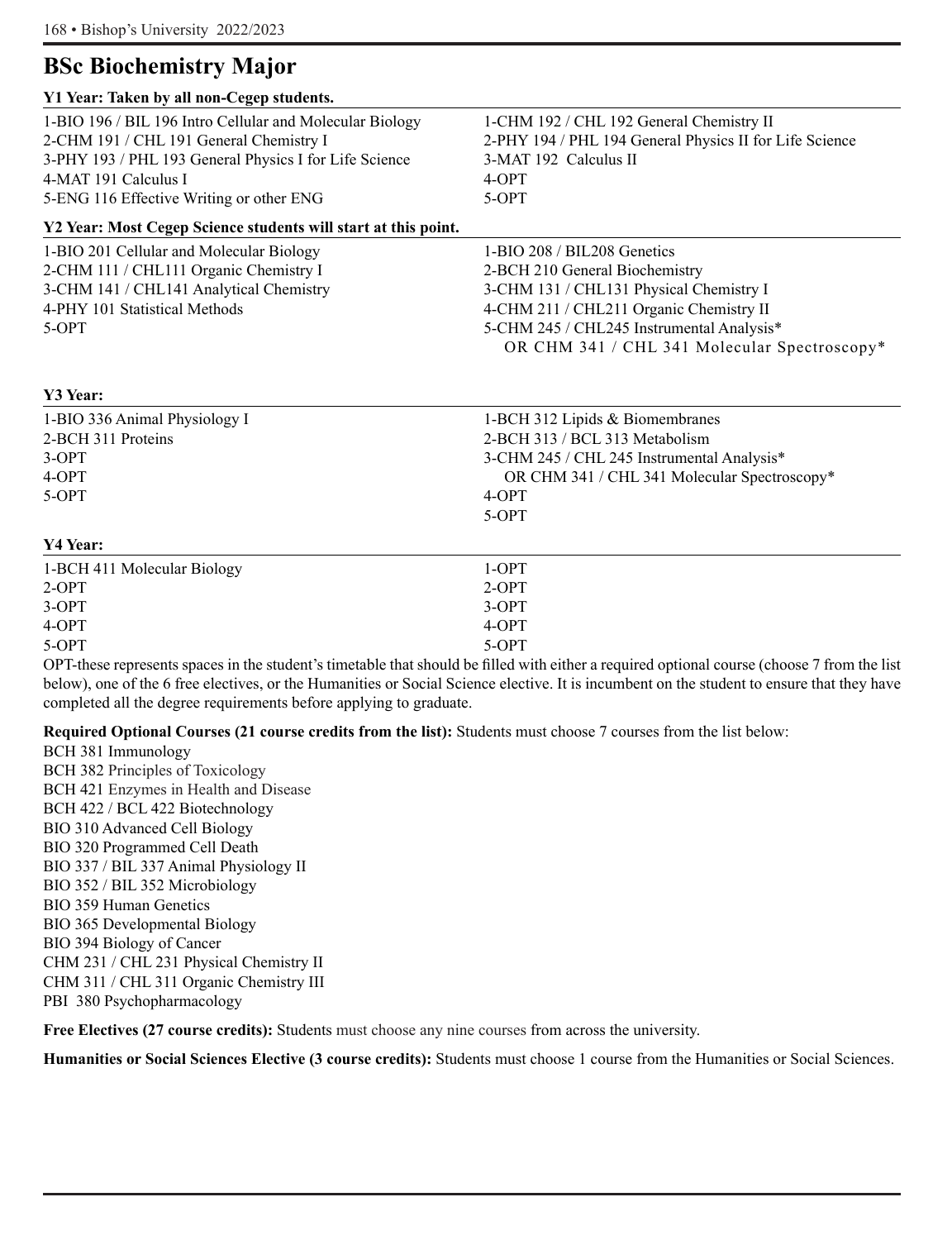### **Biochemistry Minor**

The program requires 8 three-credit one-semester courses, or their equivalent, for a total of 24 course credits, plus credits for associated laboratory courses.

### **Required Courses: (15 course credits):**

1-BCH 311 Proteins 2-BCH 312 Lipids & Biomembranes 3-BIO 208 / BIL 208 Genetics 4-BIO 336 / BIL 336 Animal Physiology I 5-CHM 141 / CHL 141 Analytical Chemistry 6-A required optional course from the list below. 7-A required optional course from the list below. 8-A required optional course from the list below.

### **Required Optional Courses**

**(3 courses (9 course credits) from list):** BCH 313 / BCL 313 Metabolism BCH 381 Immunology BCH 411 Molecular Biology BCH 421 Enzymes in Health and Disease BIO 310 Advanced Cell Biology BIO 320 Programed Cell Death BIO 337 / BIL337 Animal Physiology II BIO 352 / BIL352 Microbiology BIO 394 Biology of Cancer CHM 131 / CHL 131 Physical Chemistry I CHM 211 / CHL 211 Organic Chemistry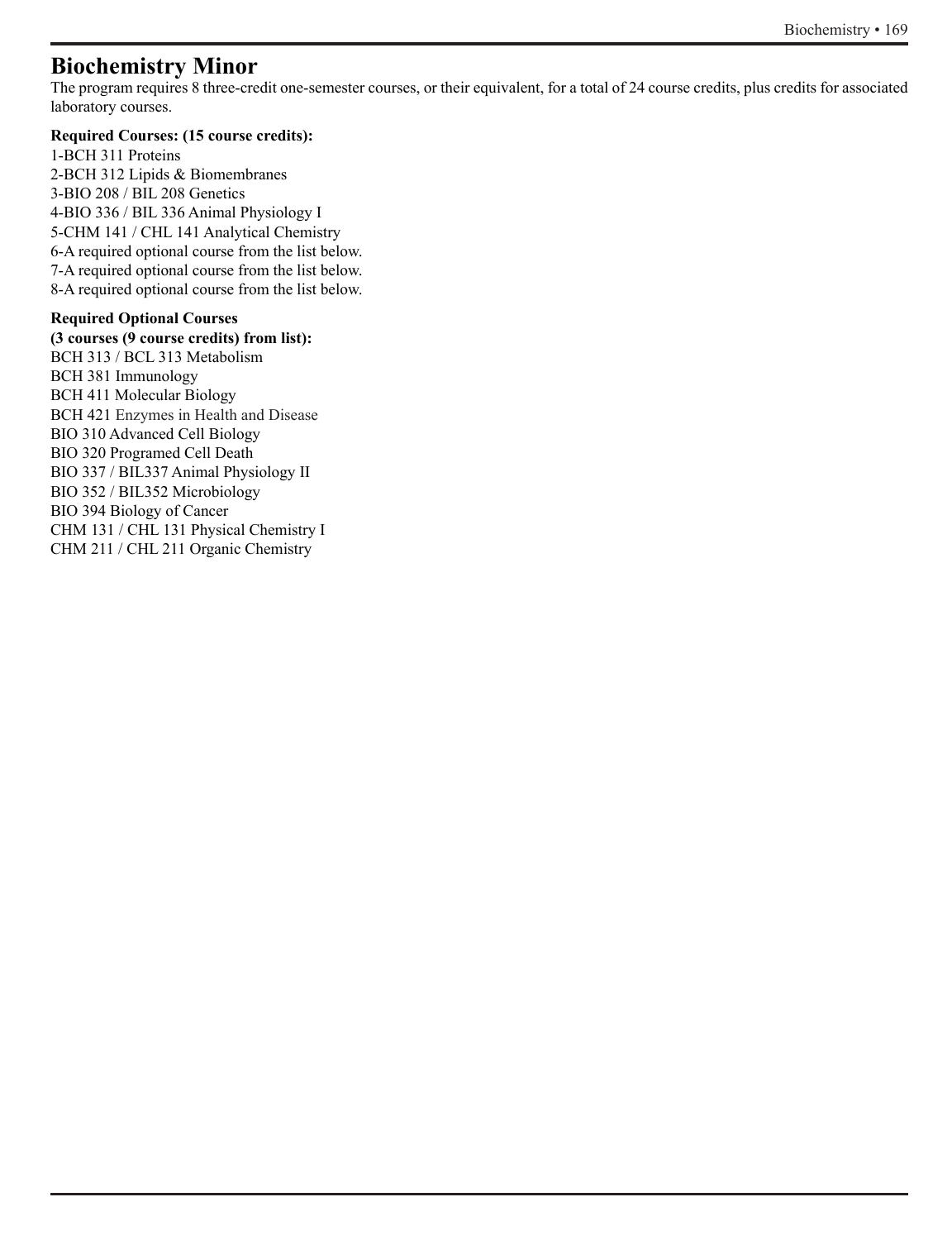### **BSc Biology Majors and Honours**

### **Concentrations Health Science or Biodiversity and Ecology.**

All majors and honours in Biology must complete 120 credits to graduate, including a specific list of required courses. These courses are listed below and include a fixed set of departmental and concentration core courses, as well as a selection of concentration option courses that the student may select. Students should declare their concentration no later than the end of the Y2 year if the student wishes to graduate on time. Please note that many courses have associated labs, featuring the same course number but with the CHL/ BCL/BIL code, and worth a single credit. These lab credits do not count towards the total credit requirements of the program and must be completed successfully to receive credits for the lecture course. The tables below assume students are taking a full course load of 5 lecture courses per semester. Students may decide to take fewer than 5 but should discuss this with their advisor before doing so.

### **BSc Biology Major: Health Sciences Concentration**

#### **Y1 Year: Taken by all non-Cegep students.**

| 1-BIO 196 / BIL 196 Intro Cellular and Molecular Biology                                                                           | 1-CHM 192 / CHL 192 General Chemistry II                   |
|------------------------------------------------------------------------------------------------------------------------------------|------------------------------------------------------------|
| 2-CHM 191 / CHL 191 General Chemistry I                                                                                            | 2-PHY 194 / PHL 194 General Physics II for Life Science    |
| 3-PHY 193 / PHL 193 General Physics I for Life Science                                                                             | 3-MAT 192 Calculus II                                      |
| 4-MAT 191 Calculus I                                                                                                               | 4-Humanities Option (CLA, ENG, HIS, RSC, PHI or Lib. Arts) |
| 5-ENG 116 Effective Writing (or other ENG)                                                                                         | 5-*Free Elective.                                          |
| *Free elective: Students may take any free elective. However, students wishing to take another biology course may want to consider |                                                            |

*BIO 207 Introduction to Evolution and Ecology or BIO233 Human Anatomy*. Students should only consider these courses in their Y1 year if they achieved >70% in BIO 196, otherwise they should wait until their second year.

**Y2 Year: Most Cegep Science students will start at this point.**

| 12 Ical, Most Cegep Stience students will start at this point. |                                         |
|----------------------------------------------------------------|-----------------------------------------|
| 1-BIO 201 Cellular and Molecular Biology                       | 1-BIO 206 Plant Diversity               |
| 2-CHM 111 / CHL111 Organic Chemistry I                         | 2-BIO 208 / BIL208 Genetics             |
| 3-PHY 101 Statistical Methods                                  | 3-BCH 210 General Biochemistry          |
| 4-BIO 205 / BIL205 Animal Diversity                            | 4-**Concentration Option 1              |
| 5-***Science Option 1                                          | 5-*Free Option 1                        |
| Y3 Year:                                                       |                                         |
| 1-BIO 336 Animal Physiology I                                  | 1-BIO 337 / BIL 337 Animal Physiology 2 |
| 2-PSY 101 Introductory Psychology                              | 2-BCH 313 / BCL 313 Metabolism          |
| 3-BIO 352 / BIL352 Microbiology or BCH411 Molecular Biology    | 3-**Concentration Option 3              |
| 4-**Concentration Option 2                                     | 4-**Concentration Option 4              |
| 5-*Free Option 2                                               | 5-*Free Option 3                        |
| Y4 Year:                                                       |                                         |
| 1-**Concentration Option 5                                     | 1-**Concentration Option 7              |
| 2-**Concentration Option 6                                     | 2-*Free Option 6                        |
| 3-***Science Option 2                                          | 3-*Free Option 7                        |
| 4-*Free Option 4                                               | 4-*Free Option 8                        |
| 5-*Free Option 5                                               | 5-*Free Option 9                        |

**\*Free Opt:** Indicates a free option course; any course from across the university including supplemental Biology or Biochemistry courses. Students often package these free electives together to take a minor in another discipline.

**\*\*Concentration Option:** Indicates one of seven courses to be selected from the list of "Health Science Concentrations Options". At least 5 must be BIO or BCH courses.

**\*\*\*Science Option:** Select any 2 courses from the Division of Natural Sciences and Mathematics (including Biology). All courses must be eligible for science credit by science students (see individual course descriptions). Students considering application to medical school might wish to consider taking CHM 211 Organic Chemistry II, or PHY 206 Waves and Optics.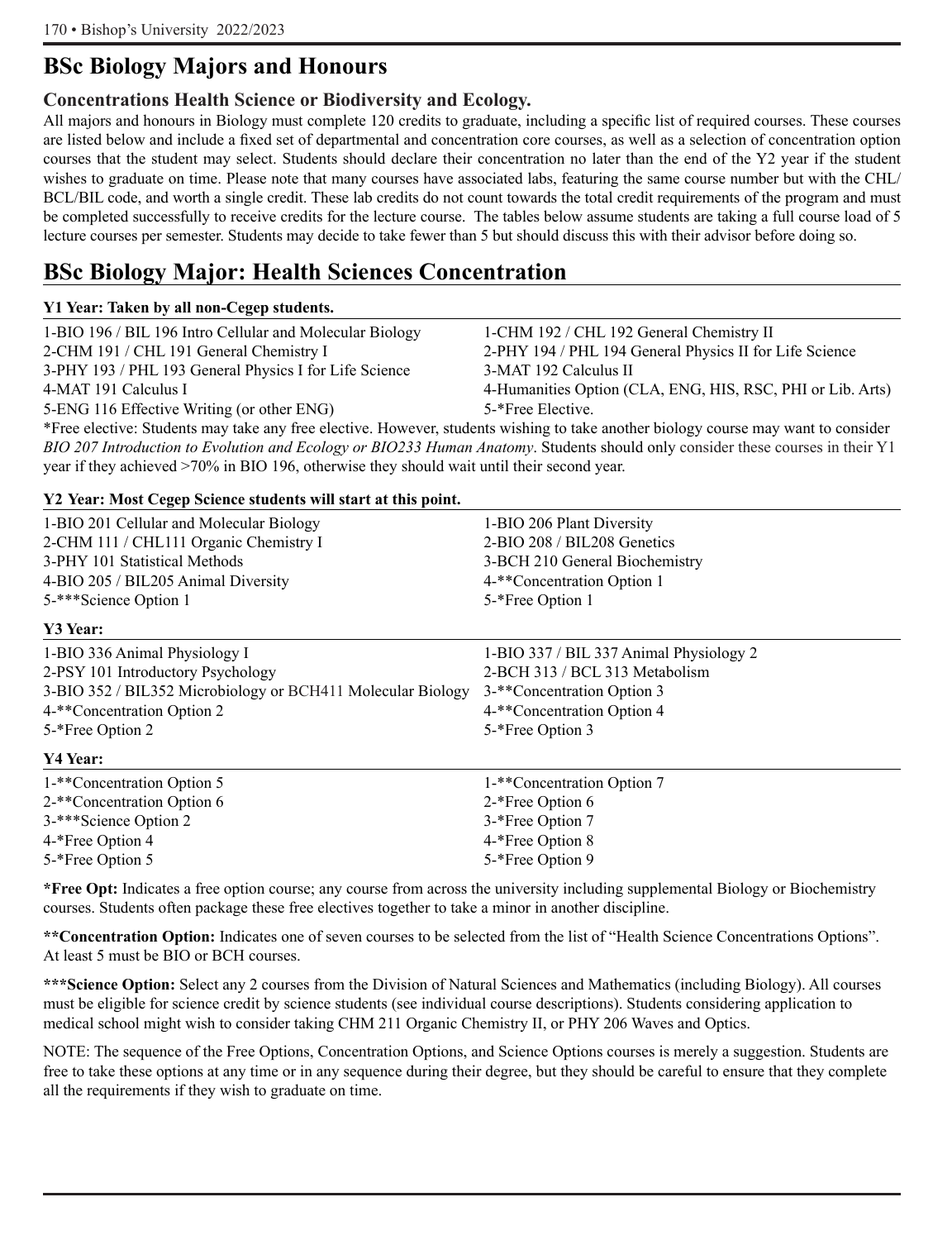### **BSc Biology Honours: Health Sciences Concentration**

Highly motivated students may choose to pursue an honours degree. Students may not enter the program until the start of their final year, and after consultation with the Biology and Biochemistry honours project coordinator. To qualify, students must: (1) maintain a cumulative average of at least 75%; (2) receive a mark lower than 75% in no more than four credits (1 lecture and 1 laboratory course) in any 300 or 400-level Biology or Biochemistry course. The honours follows a similar course sequence to the Major but with the addition of 4 additional courses indicated by #. See below for details.

| Y1 Year: Taken by all non-Cegep students.                                                                                  |                                                            |
|----------------------------------------------------------------------------------------------------------------------------|------------------------------------------------------------|
| 1-BIO 196 / BIL 196 Intro Cellular and Molecular Biology                                                                   | 1-CHM 192 / CHL 192 General Chemistry II                   |
| 2-CHM 191 / CHL 191 General Chemistry I                                                                                    | 2-PHY 194 / PHL 194 General Physics II for Life Science    |
| 3-PHY 193 / PHL 193 General Physics I for Life Science                                                                     | 3-MAT 192 Calculus II                                      |
| 4-MAT 191 Calculus I                                                                                                       | 4-Humanities Option (CLA, ENG, HIS, RSC, PHI or Lib. Arts) |
| 5-ENG 116 Effective Writing (or other ENG)                                                                                 | 5-*Free Elective.                                          |
| *Free elective: Students may take any free elective. However, students may want to consider taking BIO 207 Introduction to |                                                            |
| Evolution and Ecology or BIO233 Human Anatomy. Students who did not do well in BIO 196 (>70%) should not take the above    |                                                            |

courses until their second year when they are better prepared.

#### **Y2 Year: Most Cegep Science students will start at this point.**

5-#BIO 492 Honours Project 1 5-\*Free Option 5

| 1-BIO 201 Cellular and Molecular Biology                                                 | 1-BIO 206 Plant Diversity                   |
|------------------------------------------------------------------------------------------|---------------------------------------------|
| 2-CHM 111 / CHL111 Organic Chemistry I                                                   | 2-BIO 208 / BIL208 Genetics                 |
| 3-PHY 101 Statistical Methods                                                            | 3-BCH 210 General Biochemistry              |
| 4-BIO 205 / BIL205 Animal Diversity                                                      | 4-Concentration Option 1                    |
| 5-***Science Option 1                                                                    | 5-*Free Option 1                            |
| Y3 Year:                                                                                 |                                             |
| 1-BIO 336 Animal Physiology I                                                            | 1-BIO 337 / BIL 337 Animal Physiology 2     |
| 2-PSY 101 Introductory Psychology                                                        | 2-BCH 313 / BCL 313 Metabolism              |
| 3-BIO 352 / BIL 352 Microbiology or BCH 411 Molecular Biology 3-**Concentration Option 3 |                                             |
| 4-**Concentration Option 2                                                               | 4-**Concentration Option 4                  |
| 5-*Free Option 2                                                                         | 5-#BIO 311 Quantitative Methods in Biology. |
| Y4 Year:                                                                                 |                                             |
| 1-**Concentration Option 5                                                               | 1-Concentration Option 7                    |
| 2-**Concentration Option 6                                                               | 2-#BIO 493 Honours Project 2                |
| 3-***Science Option 2                                                                    | 3-*Free Option 3                            |
| 4-#BIO 386 Scientific Writing                                                            | 4-*Free Option 4                            |

**\*Free Option:** Indicates a free option course; any course from across the university including supplemental Biology or Biochemistry courses. Students often package these free electives together to take a minor in another discipline.

**\*\*Concentration Option:** Indicates one of seven courses to be selected from the list of "Health Science Concentrations Options". Students may not use their required honours courses (BIO 386, BIO 311, BIO 492, and BIO 493). At least 5 must be BIO or BCH courses.

**\*\*\* Science Option:** Select any 2 courses from the Division of Natural Sciences and Mathematics (including Biology). All courses must be eligible for science credit by science students (see individual course descriptions). Students considering application to medical school might wish to consider taking CHM 211 Organic Chemistry II, or PHY 206 Waves and Optics.

**#: Honours Requirement:** These courses indicated with a # are required for honours. These 4 courses may not be used as concentration options if enrolled in the honours. Students must complete these 4 courses by reducing the number of free options (OPT see above).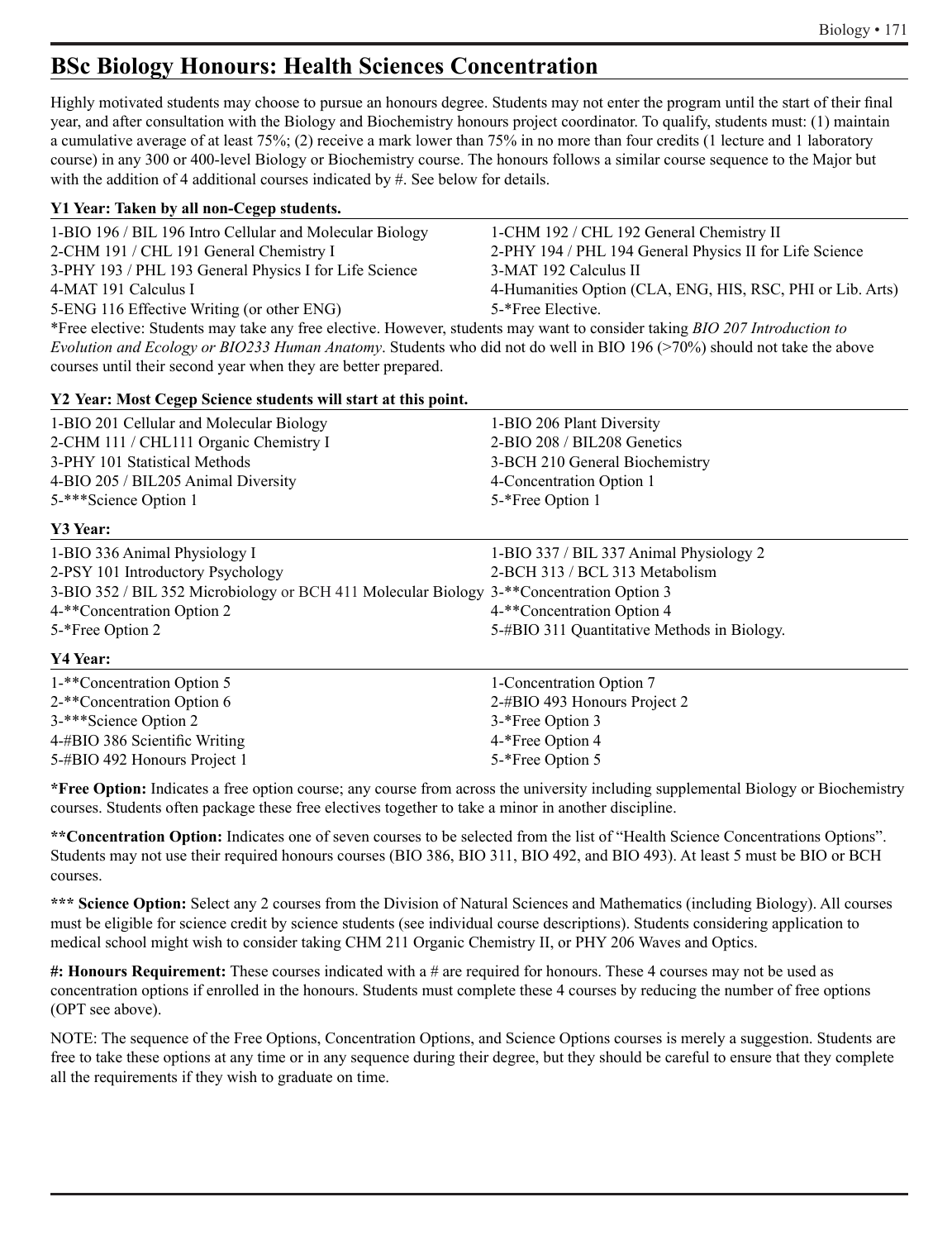### **BA Biology Major: Health Studies Concentration**

### **Y1 Year:** 1-BIO 196 / BIL 196 Intro Cellular and Molecular Biology 1-Humanities Option (CLA, ENG, HIS, RSC, PHI or Lib. Arts) 2-ENG 116 Effective Writing (or other ENG) 2-\*Free Option 4 3<sup>-\*</sup>Free Option 1 3<sup>-\*</sup>Free Option 5 4-\*Free Option 2 4-\*Free Option 6 5<sup>-\*</sup>Free Option 3 5<sup>-\*</sup>Free Option 7 Note: Students taking a double degree (ESG, POL, SPO, Etc) may wish to use some of these OPT slots to start taking the required courses for their second degree.

#### **Y2 Year:**

| 1-BIO 201 Cellular and Molecular Biology<br>2-BIO 205 / BIL 205 Animal Diversity<br>3-PHY 101 Statistical Methods<br>4-***Science Option 1                                | 1-BIO 206 Plant Diversity<br>2-BIO 208 / BIL208 Genetics<br>3-**Concentration Option 1<br>4-*Free Option 9                                    |  |
|---------------------------------------------------------------------------------------------------------------------------------------------------------------------------|-----------------------------------------------------------------------------------------------------------------------------------------------|--|
| 5-*Free Option 8                                                                                                                                                          | 5-*Free Option 10                                                                                                                             |  |
| Y3 Year:                                                                                                                                                                  |                                                                                                                                               |  |
| 1-BIO 336 Animal Physiology I<br>2-PSY 101 Introductory Psychology<br>3-BIO 233 Human Anatomy<br>4-**Concentration Option 2<br>5 <sup>-*</sup> Free Option 11<br>Y4 Year: | 1-BIO 337 / BIL 337 Animal Physiology 2<br>2-**Concentration Option 3<br>3-**Concentration Option 4<br>4-*Free Option 12<br>5-*Free Option 13 |  |
| 1-**Concentration Option 5<br>2-**Concentration Option 6<br>3-***Science Option 2<br>4-*Free Option 14<br>5-*Free Option 15                                               | 1-*Free Option 16<br>2-*Free Option 17<br>3-*Free Option 18<br>4-*Free Option 19<br>5-*Free Option 20                                         |  |

**\*Free Option:** Indicates a free option course; any course from across the university including supplemental Biology or Biochemistry courses. Students often package these free electives together to take a minor in another discipline.

**\*\*Concentration Option:** Indicates one of seven courses to be selected from the list of "Health Science Concentrations Options". At least 5 must be BIO or BCH courses.

**\*\*\*Science Option:** Select any 2 courses from the Division of Natural Sciences and Mathematics (including Biology). All courses must be eligible for science credit by science students (see individual course descriptions).

NOTE: The sequence of the Free Options, Concentration Options, and Science Options courses is merely a suggestion. Students are free to take these options at any time or in any sequence during their degree, but they should be careful to ensure that they complete all the requirements if they wish to graduate on time.

### **Health Sciences Concentration Options**

**Notes:** BIO386, BIO311, BIO492, and BIO493 are requirements for honours and therefore cannot be used as Concentration options by students enrolled in Honours. BCH210 is a required course for the BSc programs and may not be double counted as a concentration option. It is only a concentration option for the BA degree: BIO 207 Introduction to Evolution and Ecology BIO 233 Human Anatomy BIO 311 Quantitative Methods in Biology BIO 315 Frontiers of Biology, From Past to Present BIO 320 Programmed Cell Death

BIO 341 Population Genetics and Evolution BIO 349 Medical and Forensic Entomology BIO 352 / BIL 352 Microbiology BIO 359 Human Genetics BIO 365 Developmental Biology BIO 391 Exp. Learning in Health Sciences and Biochemistry BIO 394 Biology of Cancer BIO 411 Seminar in Health Sciences BIO 428 Advanced Physiology BCH 210 General Biochemistry BCH 311 Proteins BCH 312 Lipids and Membranes BCH 381 Immunology BCH 382 Principles of Toxicology

BCH 411 Molecular Biology BCH 422 Biotechnology CHM 211 Organic Chemistry II EXS 317 Biomechanics of Human Movement PBI 379 Neuropsychology PBI 380 Psychopharmacology PSY 213 Research Methods

*\*Please note that many courses have associated labs, featuring the same course number and the BIL code, as indicated in the individual course descriptions. Lab credits do not count towards the total credit requirements of the program. The associated (co-requisite) lab must be completed to receive credit for the course.*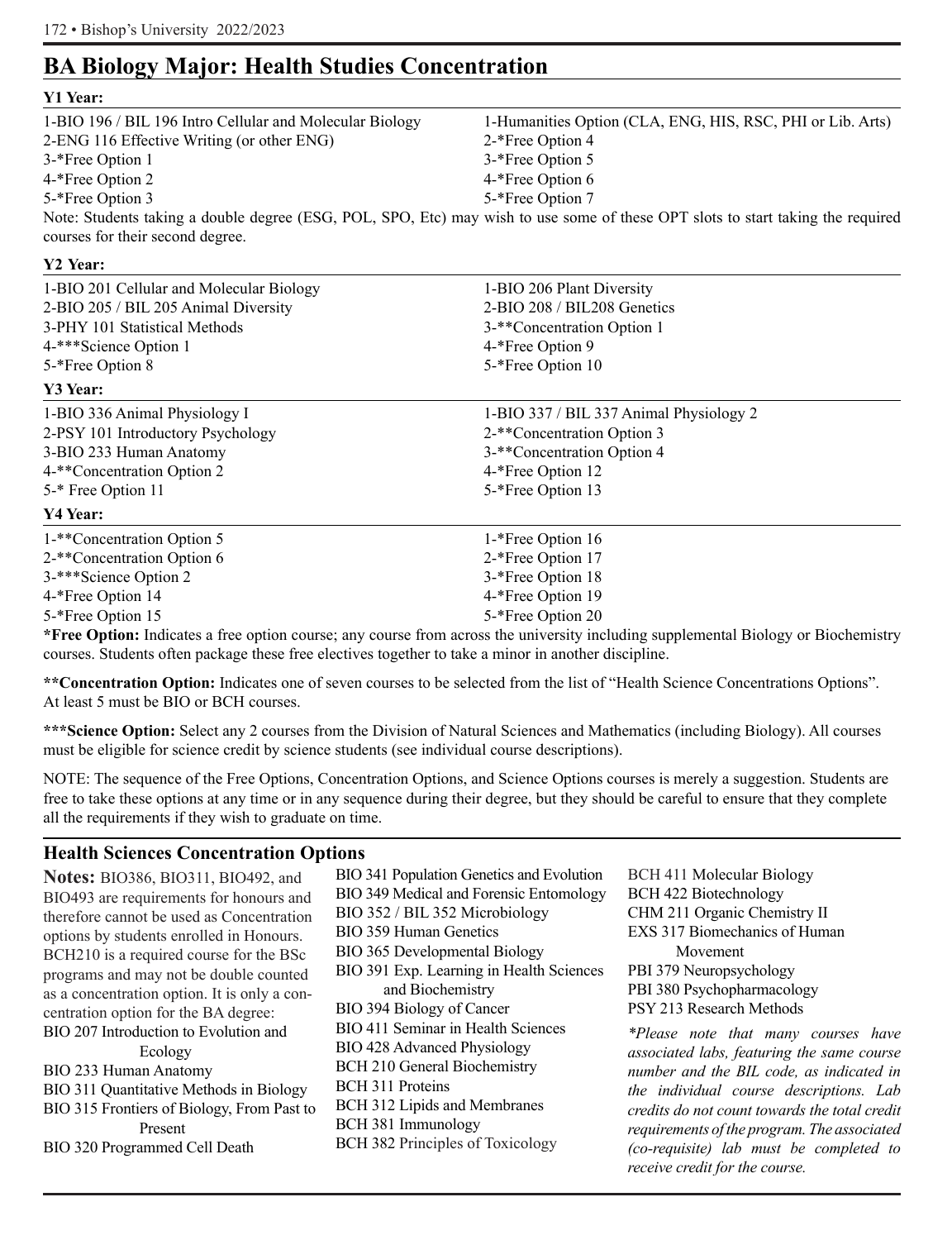### **BSc Biology Major: Biodiversity and Ecology Concentration**

#### **Y1 Year: Taken by all non-Cegep students.**

| 1-BIO 196 / BIL 196 Intro Cellular and Molecular Biology                                                                   | 1-CHM 192 / CHL 192 General Chemistry II                   |
|----------------------------------------------------------------------------------------------------------------------------|------------------------------------------------------------|
| 2-CHM 191 / CHL 191 General Chemistry I                                                                                    | 2-PHY 194 / PHL 194 General Physics II for Life Science    |
| 3-PHY 193 / PHL 193 General Physics I for Life Science                                                                     | 3-MAT 192 Calculus II                                      |
| 4-MAT 192 Calculus I                                                                                                       | 4-Humanities Option (CLA, ENG, HIS, RSC, PHI or Lib. Arts) |
| 5-ENG 116 Effective Writing (or other ENG)                                                                                 | 5-*Free Elective.                                          |
| *Free elective: Students may take any free elective. However, students may want to consider taking BIO 207 Introduction to |                                                            |
| Evolution and Ecology or BIO233 Human Anatomy. Students who did not do well in BIO 196 (>70%) should not take the above    |                                                            |

courses until their second year when they are better prepared.

#### **Y2 Year: Most Cegep Science students will start at this point.**

| 1-BIO 201 Cellular and Molecular Biology                   | 1-BIO 206 Plant Diversity       |
|------------------------------------------------------------|---------------------------------|
| 2-CHM 111 / CHL111 Organic Chemistry I                     | 2-BIO 208 / BIL208 Genetics     |
| 3-PHY 101 Statistical Methods                              | 3-BIO 207 Evolution and Ecology |
| 4-BIO 205 / BIL205 Animal Diversity                        | 4-**Concentration Option 1      |
| 5-***Science Option 1                                      | 5-*Free Option 1                |
| Y3 Year:                                                   |                                 |
| 1-BIO 338 Vertebrate Zoology 1 or Bio 339 Vertebrate Zoo 2 | 1-BIO 327 Advanced Ecology      |
| 2-ESG 127 Introduction to Physical Geography               | 2-**Concentration Option 3      |
| 3-BIO 329 Invertebrate Biology                             | 3-**Concentration Option 4      |
| 4-**Concentration Option 2                                 | 4-*Free Option 4                |
| 5-*Free Option 2                                           | 5-*Free Option 5                |
| Y4 Year:                                                   |                                 |
| 1-BIO 336 Animal Physiology I                              | 1-**Concentration Option 7      |
| 2-**Concentration Option 5                                 | 2-*Free Option 7                |
| 3-**Concentration Option 6                                 | 3-*Free Option 8                |
| 4-***Science Option 2                                      | 4-*Free Option 19               |
| 5-*Free Option 6                                           | 5-*Free Option 10               |

**\*Free Option:** Indicates a free option course; any course from across the university including supplemental Biology or Biochemistry courses. Students often package these free options together to take a minor in another discipline.

**\*\*Concentration Option:** Indicates one of seven courses to be selected from the list of "Biodiversity and Ecology Concentrations Options". At least 5 must be BIO or BCH courses.

**\*\*\*Science Option:** Select any 2 courses from the Division of Natural Sciences and Mathematics (including Biology). All courses must be eligible for science credit by science students (see individual course descriptions). Students wishing to continue to graduate school may want to consider taking MAT 209 Linear Algebra, or MAT 310 Ordinary Differential Equations, as these will better prepare them for more advanced statistical courses later in their careers.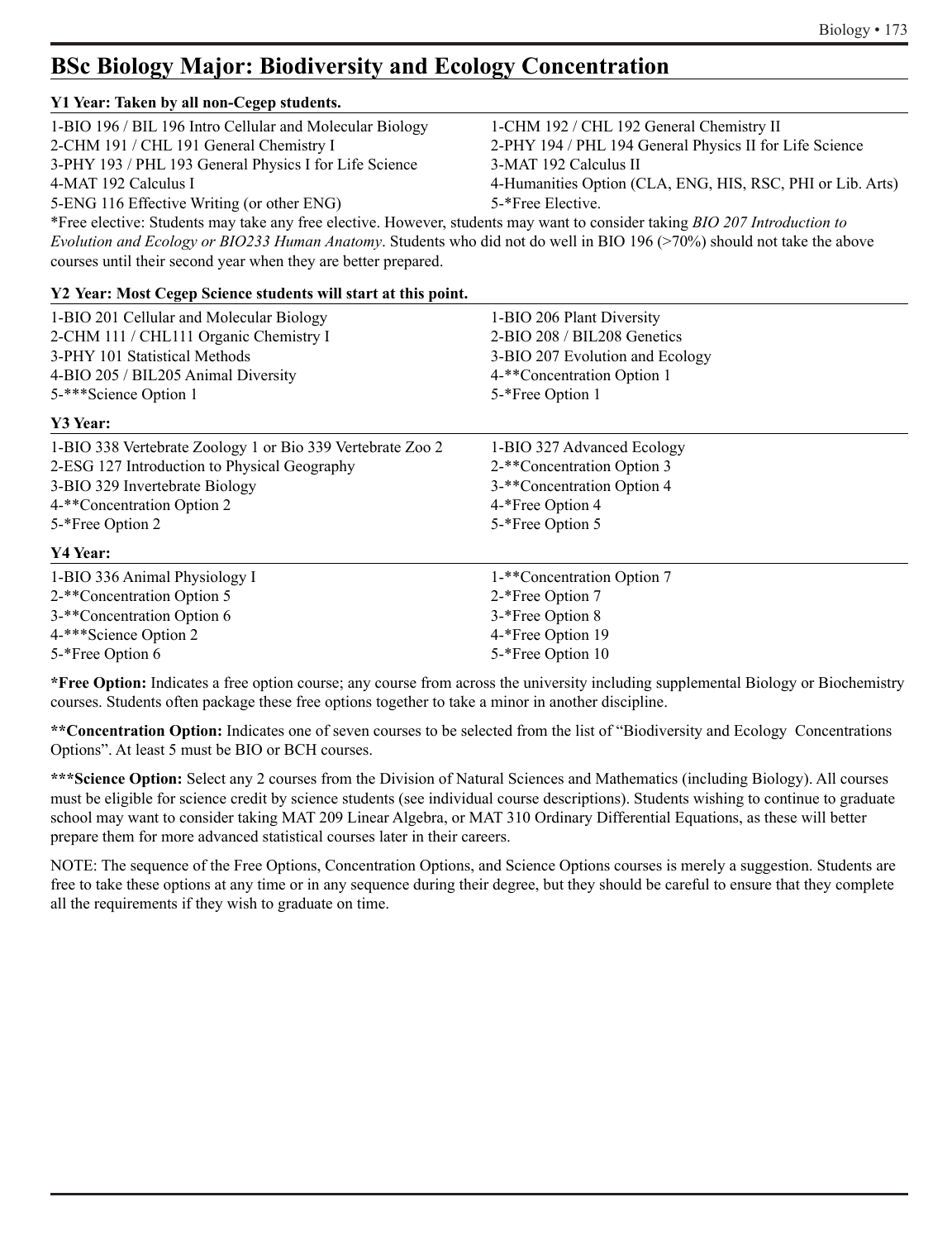### **BSc Biology Honours: Biodiversity and Ecology Concentration**

Highly motivated students may choose to pursue an honours degree. Students may not enter the program until the start of their final year, and after consultation with the Biology and Biochemistry honours project coordinator. To qualify, students must: (1) maintain a cumulative average of at least 75%; (2) receive a mark lower than 75% in no more than four credits (1 lecture and 1 laboratory course) in any 300 or 400-level Biology or Biochemistry course. The honours follows a similar course sequence to the Major but with the addition of 4 additional courses indicated by #. See below for details.

| Y1 Year: Taken by all non-Cegep students.                                                                                                                                                                                      |                                                                                                                          |
|--------------------------------------------------------------------------------------------------------------------------------------------------------------------------------------------------------------------------------|--------------------------------------------------------------------------------------------------------------------------|
| 1-BIO 196 / BIL 196 Intro Cellular and Molecular Biology                                                                                                                                                                       | 1-CHM 192 / CHL 192 General Chemistry II                                                                                 |
| 2-CHM 191 / CHL 191 General Chemistry I                                                                                                                                                                                        | 2-PHY 194 / PHL 194 General Physics II for Life Science                                                                  |
| 3-PHY 193 / PHL 193 General Physics I for Life Science                                                                                                                                                                         | 3-MAT 192 Calculus II                                                                                                    |
| 4-MAT 191 Calculus I                                                                                                                                                                                                           | 4-Humanities Option (CLA, ENG, HIS, RSC, PHI or Lib. Arts)                                                               |
| 5-ENG 116 Effective Writing (or other ENG)                                                                                                                                                                                     | 5-*Free Elective.                                                                                                        |
| *Free elective: Students may take any free elective. However, students may want to consider taking BIO 207 Introduction to                                                                                                     |                                                                                                                          |
|                                                                                                                                                                                                                                | Evolution and Ecology or BIO 233 Human Anatomy. Students who did not do well in BIO 196 (>70%) should not take the above |
| $\sim$ 1 and 1 and 1 and 1 and 1 and 1 and 1 and 1 and 1 and 1 and 1 and 1 and 1 and 1 and 1 and 1 and 1 and 1 and 1 and 1 and 1 and 1 and 1 and 1 and 1 and 1 and 1 and 1 and 1 and 1 and 1 and 1 and 1 and 1 and 1 and 1 and |                                                                                                                          |

courses until their second year when they are better prepared.

### **Y2 Year: Most Cegep Science students will start at this point.**

| 1-BIO 201 Cellular and Molecular Biology                  | 1-BIO 206 Plant Diversity                               |
|-----------------------------------------------------------|---------------------------------------------------------|
| 2-CHM 111 / CHL111 Organic Chemistry I                    | 2-BIO 208 / BIL208 Genetics                             |
| 3-PHY 101 Statistical Methods                             | 3-BIO 207 Evolution and Ecology                         |
| 4-BIO 205 / BIL205 Animal Diversity                       | 4-**Concentration Option 1                              |
| 5-***Science Option 1                                     | 5-*Fee Option 1                                         |
| Y3 Year:                                                  |                                                         |
| 1-BIO 338 Vertebrate Zoology 1 of Bio339 Vertebrate Zoo 2 | 1-BIO 327 Advanced Ecology                              |
| 2-ESG127 Introduction to Physical Geography               | 2-**Concentration Option 3                              |
| 3-BIO 329 Invertebrate Biology                            | 3-**Concentration Option 4                              |
| 4-**Concentration Option 2                                | 4-*Free Option 3                                        |
| 5-*Free Option 2                                          | 5-*Free Option 4                                        |
| Y4 Year:                                                  |                                                         |
| 1-BIO 336 Animal Physiology I                             | 1-#BIO 492 Honours Project 2                            |
| 2-**Concentration Option 5                                | 2-**Concentration Option 6                              |
| 3-***Science Option 2                                     | 3-**Concentration Option 74-#BIO 386 Scientific Writing |
| 4-*Free Option 5                                          |                                                         |
| 5-#BIO 492 Honours Project 1                              | 5-*Free Option 6                                        |

**\*Free Option:** Indicates a free option course; any course from across the university including supplemental Biology or Biochemistry courses. Students often package these free electives together to take a minor in another discipline.

**\*\*Concentration Option:** Indicates one of seven courses to be selected from the list of "Biodiversity and Ecology Concentrations Options". Students may not use their required honours courses (BIO 386, BIO 311, BIO 492, and BIO 493). At least 5 must be BIO or BCH courses.

**\*\*\* Science Option:** Select any 2 courses from the Division of Natural Sciences and Mathematics (including Biology). All courses must be eligible for science credit by science students (see individual course descriptions). Students wishing to continue to graduate school may want to consider taking MAT 209 Linear Algebra, or MAT 310 Ordinary Differential Equations, as these will better prepare them for more advanced statistical courses later in their careers.

**#: Honours Requirement:** These courses indicated with a # are required for honours. These 4 courses may not be used as concentration options if enrolled in the honours. Students must complete these 4 courses by reducing the number of free options (OPT see above).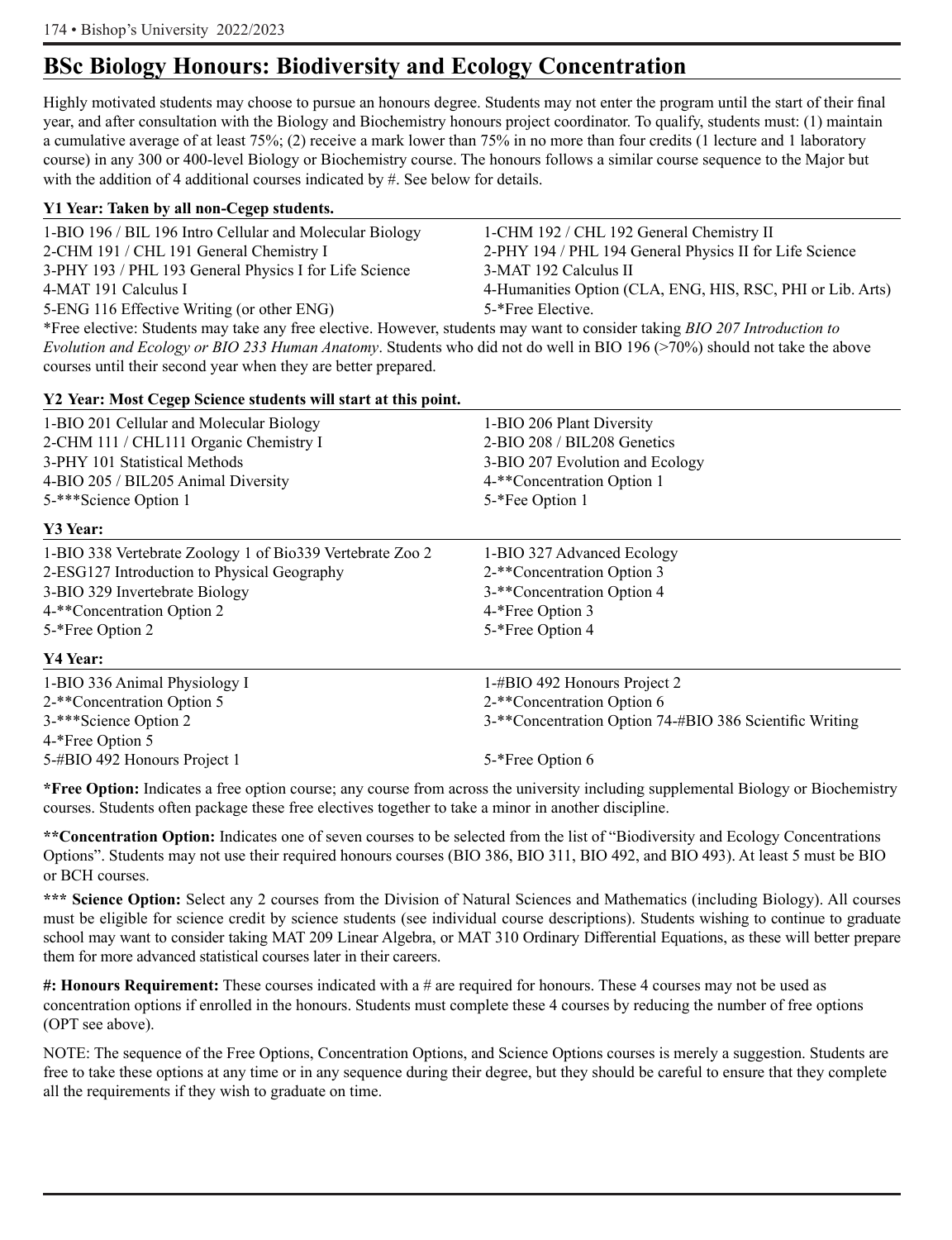### **BA Biology Major: Biodiversity and Ecology Concentration**

| Y1 Year:                                                 |                                                                                                                                 |
|----------------------------------------------------------|---------------------------------------------------------------------------------------------------------------------------------|
| 1-BIO 196 / BIL 196 Intro Cellular and Molecular Biology | 1-Humanities Option (CLA, ENG, HIS, RSC, PHI or Lib. Arts)                                                                      |
| 2-ENG 116 Effective Writing (or other ENG)               | 2-*Free Option 4                                                                                                                |
| 3-*Free Option 1                                         | 3-*Free Option 5                                                                                                                |
| 4-*Free Option 2                                         | 4-*Free Option 6                                                                                                                |
| 5-*Free Option 3                                         | 5-*Free Option 7                                                                                                                |
| courses for their second degree.                         | Note: Students taking a double degree (ESG, POL, SPO, Etc) may wish to use some of these OPT slots to start taking the required |

| Y2 Year: Most Cegep Science students will start at this point. |  |  |  |  |
|----------------------------------------------------------------|--|--|--|--|
|----------------------------------------------------------------|--|--|--|--|

| 1-BIO 201 Cellular and Molecular Biology                   | 1-BIO 206 Plant Diversity       |  |
|------------------------------------------------------------|---------------------------------|--|
| 2-BIO 205 / BIL205 Animal Diversity                        | 2-BIO 208 / BIL208 Genetics     |  |
| 3-PHY 101 Statistical Methods                              | 3-BIO 207 Evolution and Ecology |  |
| 4-***Science Option 1                                      | 4-**Concentration Option 1      |  |
| 5-*Free Option 8                                           | 5-*Free option 9                |  |
| Y3 Year:                                                   |                                 |  |
| 1-BIO 338 Vertebrate Zoology 1 of BIO 339 Vertebrate Zoo 2 | 1-BIO 327 Advanced Ecology      |  |
| 2-ESG 127 Introduction to Physical Geography               | 2-**Concentration Option 3      |  |
| 3-BIO 329 Invertebrate Biology                             | 3-**Concentration Option 4      |  |
| 4-**Concentration Option 2                                 | 4-*Free Option 11               |  |
| 5-*Free Option 10                                          | 5-*Free Option 12               |  |
| Y4 Year:                                                   |                                 |  |
| 1-BIO 336 Animal Physiology I                              | 1-*Free Option 14               |  |
| 2-**Concentration Option 5                                 | 2-*Free Option 15               |  |
| 3-**Concentration Option 6                                 | 3-*Free Option 16               |  |
| 4-***Science Option 2                                      | 4-*Free Option 17               |  |
| 5-*Free Option 13                                          | 5-*Free Option 18               |  |
|                                                            |                                 |  |

**\*Free Option:** Indicates a free option course; any course from across the university including supplemental Biology or Biochemistry courses. Students often package these free electives together to take a minor in another discipline.

**\*\*Concentration Option:** Indicates one of seven courses to be selected from the list of "Biodiversity and Ecology Concentrations Options". At least 5 must be BIO or BCH courses.

**\*\*\*Science Option:** Select any 2 courses from the Division of Natural Sciences and Mathematics (including Biology). All courses must be eligible for science credit by science students (see individual course descriptions).

NOTE: The sequence of the Free Options, Concentration Options, and Science Options courses is merely a suggestion. Students are free to take these options at any time or in any sequence during their degree, but they should be careful to ensure that they complete all the requirements if they wish to graduate on time.

### **Biodiversity and Ecology Concentration Options**

Note: BIO 386, BIO 311, BIO 492, and BIO 493 are requirements for honours and therefore cannot be used as Concentration options by students enrolled in Honours: BIO 311 Quantitative Methods in Biology BIO 315 Frontiers of Biology, From Past to Present BIO 331 Freshwater Biology BIO 337 Animal Physiology 2 BIO 341 Population Genetics and Evolution BIO 334 Epidemiology BIO 338 Vertebrate Life 1 BIO 339 Vertebrate Life 2

BIO 349 Medical and Forensic Entomology BIO 352 Microbiology BIO 354 Insect Biodiversity BIO 358 Animal Behaviour BIO 386 Science Writing BIO 392 Experiential Learning in Biodiversity & Ecology BIO 412 Seminars in Biodiversity & Ecology BCH 313 Metabolism ESG 262 Introduction to GIS ENV 337 Economics of the Environment ENV 475 Ecological Economics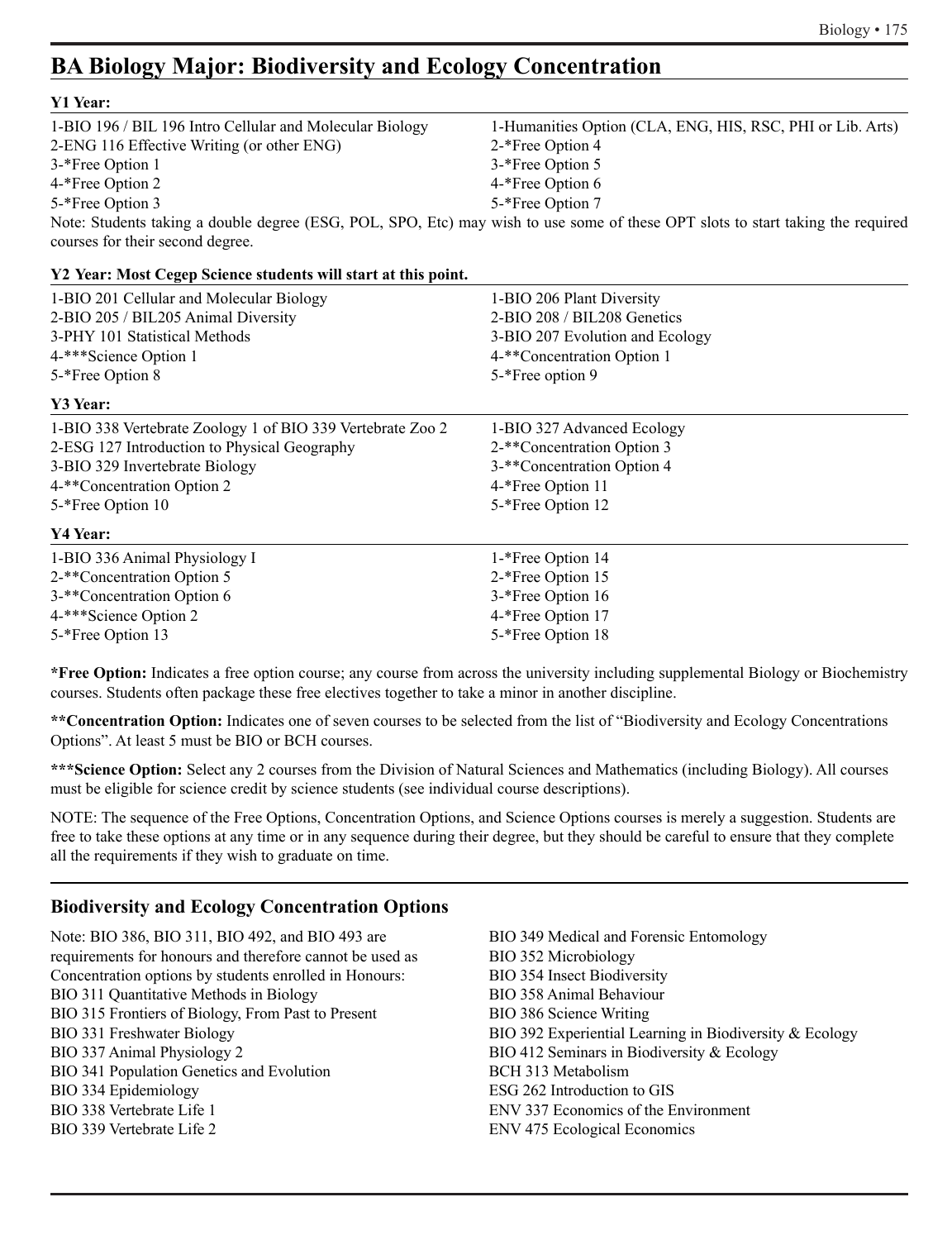### **Biology Minor Requirements**

Students must complete eight courses with the BIO prefix. 1-BIO196 Intro. to Cell & Molecular Biology 2-BIO 201 Cellular & Molecular Biology 3-BIO 205 Animal Diversity 4-BIO 206 Plant Diversity 5-BIO 207 Intro. to Evolution and Ecology 6-BIO 208 Genetics 7- Any Biology (BIO code) course 8- Any Biology (BIO code) course

## **List of Courses in Biology and Biochemistry**

*PLEASE NOTE: The following list of courses represents those courses which are normally offered by the Department of Biology and Biochemistry. However, some courses alternate and thus are only available every second year. Courses offered on an occasional basis are indicated with an asterisk (\*). Students should plan their schedules in advance, in consultation with their Departmental Chair, to ensure that they register for all of the courses required for graduation.*

#### **Biochemistry courses carry the code BCH (lecture) or BCL (lab)**

**BCH 210 General Biochemistry 3-1-0**

An introduction to the structure and function of biomolecules with the emphasis on the central phenomena behind the behavior of biomolecules in the cellular environment.

*Prerequisites: CHM 111 and BIO 201*

#### **BCH 311 Proteins 3-3-0**

Protein structure and function, including protein purification, structure analysis, protein synthesis, distribution and degradation, as well as molecular visualization of protein structure.

*Prerequisite: CHM 111 and BCH 210*

#### **BCH 312 Lipids and Biomembranes 3-3-0**

Biomembranes structure and function, including study of cell membrane structure, and transport, trans-membrane signaling, hormones and secondary messengers. *Prerequisite: BCH 311*

#### **BCH 313 Metabolism 3-3-0**

Introduction to the basic metabolic pathways of living cells. These include the central metabolic pathways associated with cellular energy generation, carbohydrate degradation and synthesis, fatty acid degradation and synthesis, lipid metabolism and nitrogen metabolism. Emphasis will be placed on the role and regulation of enzymes associated with these pathways.

*Prerequisite: CHE 111 or BIO 155, and BIO 336 Co-requisite: BCL 313*

#### **BCL 313 Metabolism Laboratory 1-0-3**

This course introduces the student to research approaches in metabolic enzymology and the study of enzyme kinetics. Environmental factors influencing enzyme activity as well as the effects of different inhibitory molecules will be examined. As well, protein isolation and analysis will be covered.

*Co-requisite: BCH 313*

#### **BCH 371 Independent Studies in Biochemistry I 3-1-3**

This course is not regularly offered and is only meant for final-year students who wish to pursue in-depth study of a particular area of biochemistry or who have a special need for a biochemistry course that would otherwise not be available during their final year of course work. This course can only be done in close collaboration with a faculty advisor from within the Biochemistry program, and may not be used as a supplement to a student's honours project. Requirements for this course will be agreed upon by a committee of professors from within the Biochemistry Program.

*Prerequisite: Permission of the Biochemistry Committee*

#### **BCH 372 Independent Studies in Biochemistry II 3-1-3**

This course represents an additional semester of independent work, either a continuation of or a separate course from BCH 371, meant for final-year students who wish to pursue in-depth study of a particular area of biochemistry or who have a special need for a biochemistry course that would otherwise not be available during their final semester of course work. This course can only be done in close collaboration with a faculty advisor from within the Biochemistry Program and may not be used as a supplement to a student's honours project. Requirements for this course will be agreed upon by a committee of professors from within the Biochemistry Program.

*Prerequisite: Permission of the Biochemistry Committee*

#### **BCH 381 Immunology 3-3-0**

A comprehensive study of the fundamental principles of immunobiology. Intercellular recognition and self/non-self-discrimination. Clonal selection theory and genetic basis of antibody diversity. Biochemistry of immunoglobulins. Regulation of immune response and tolerance. *Prerequisites: BIO 201 and BIO 208*

#### **BCH 382 Principles of Toxicology 3-3-0**

This course will examine the biochemical effects of environmental stresses on organisms, and adaptations that allow organisms to face these stresses. Emphasis is placed on biochemical responses to toxic compounds such as aromatics, halogenated aliphatics, drugs, and heavy metals. Other topics will include adaptations to stresses such as temperature extremes, pathogens, and ionizing radiation. Applications to related biotechnological processes may also be considered. *Prerequisite: BIO 201 and BIO 208 and CHM 111*

#### **BCH 411 Molecular Biology 3-3-0**

The molecular biology of nucleic acids and proteins, including DNA replication, mutation, and recombination; RNA transcription; and protein synthesis. Also covered will be protein/nucleic acid interactions and regulation of gene expression. *Prerequisite: BIO 201, BIO 208*

#### **BCH 421 Enzymes in Health and Disease 3-3-0**

The course will focus on the theories of enzyme kinetics, the mechanisms of enzyme catalysis, and the mechanisms of enzyme regulation in the cell with the particular emphasis on the role of enzymes in human health and disease. *Prerequisites: BCH 313*

#### **BCH 422 Biotechnology 3-3-0**

This course will explore the technical approaches used in current research and biotechnology, emphasizing the applications of molecular strategies and processes studied in BCH 383. Both the theoretical and practical aspects of these molecular approaches will be discussed, as well as how these techniques are utilized and how they have changed modern research and medicine.

*This course will be offered every second year. Prerequisite: BCH 383 (may be taken concurrently)*

*Corequisite: BCL 422*

#### **BCL 422 Biotechnology Laboratory 1-0-3**

Practical application of several of the techniques introduced in BCH 422. *Prerequisite: BCH 383 (may be taken concurrently)*

*Corequisite: BCH 422*

#### **BCH 491 Honours Research Project I 3-1-6**

An introduction to the planning, execution and reporting of biological research offered to students matching eligibility criteria. Each student is required to choose a research problem and, in consultation with a departmentally approved supervisor, draw up a formal research proposal of work to be undertaken. The final mark in this course will be based on the research proposal, preliminary research completed on the stated project, and presentation of a poster during the final week of classes. Satisfactory completion of BCH 491 with a minimum overall mark of 75% with a minimal score of 70% in each graded component, is required for enrolment in BCH 492.

*Prerequisite: Permission of Biochemistry Committee Co-requisite or prerequisite: BIO 386*

### **BCH 492 Honours Research Project II 3-1-12**

A continuation of BCH 491 offered to students matching eligibility criteria. The student will complete all research as outlined in the research proposal. The final mark in this course will be based on the quality and amount of research completed, presentation of a departmental seminar during the final week of classes, open to the public, based on research findings, and submission of a final written honours thesis. Enrolment in BCH 492 is conditional upon completing BCH 491 with a minimum mark of 75%. Satisfactory completion of BIO 492 with a minimum overall mark of 75%, with a minimal score of 70% in each graded component, is required to complete the Honours program

*Prerequisite: BCH 491*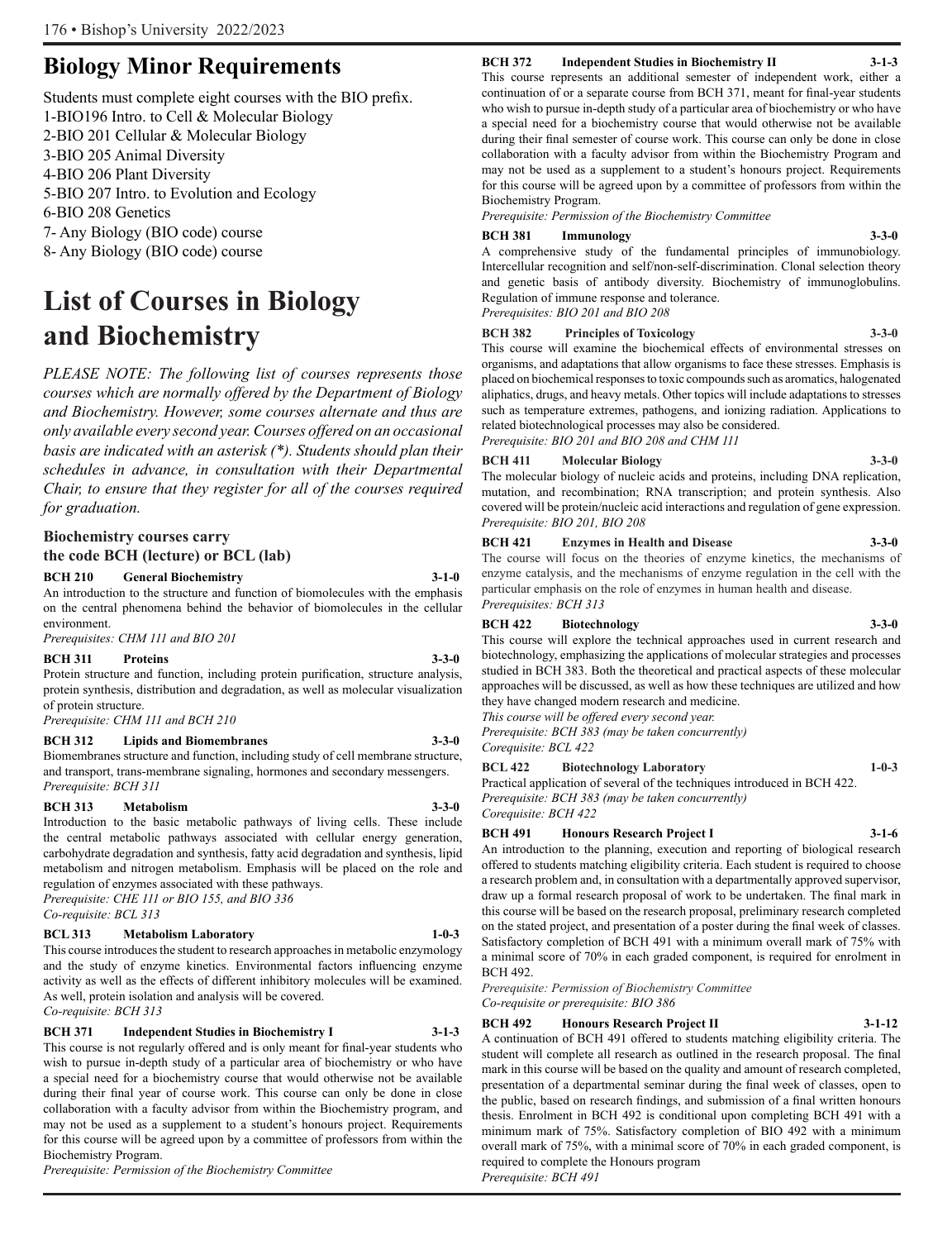#### **Biology courses carry the code BIO (lecture) or BIL (lab)**

#### **BIO 111 Organic Gardening 3-3-0**

This course is an introduction to organic and environment-friendly gardening, combining lectures and a hands-on-practicum. Principles of companionship, growth, water and mineral balance will be discussed. Students will learn how to recognize and treat diseases, pests or common physiological disorders with environmentally natural techniques. At the end of this course, students should be able to set-up and run a garden using environment-friendly techniques and know how to harvest, handle and store crops. Depending on the interests of the group, the course will either cover transformation strategies for year-long storage of vegetables grown in the summer (canning, freezing, fermentation, drying…), or make an introduction to entrepreneurship in organic farming (based on the instructor's own experience). In addition, several visits will be organized to locally run organic farms to present various models of environment-friendly productions of veggies, fruits and herbs.

*Note: This course is open to the general public and may be taken by non-DNS students for science credit. However, students in any of the science majors may only take this course as a free elective and may not count this course for science credit. It is offered in the spring semester.*

#### **BIO 131 The Human Body in Health and Disease 3-3-0**

An introduction to human anatomy and physiology. This course will employ problem-based learning, virtual experiments, and traditional lectures to explain the relationship between the structure of the human body and its functions. These concepts will then be applied to the study of representative human diseases. This course is designed for students with minimal biology backgrounds, including arts students, teachers, coaches, and home-care workers. Students will acquire a working knowledge of human biology and the ability to communicate this knowledge to others.

*Prerequisites: Secondary school Biology and/or Chemistry recommended Note: This course cannot be taken for credit by students in Biology or Biochemistry or by students with credit for BIO 233*

#### **BIO 189 The Science of Covid-19 3-3-0**

In 2020 the world experienced unprecedented times with the rapid spread of the first worldwide pandemic. In this course we will look at the Covid-19 pandemic from the very first discover of a new virus to the most recent developments. Using the Sars-Cov-2 as our focus, we will explore concepts in genetics, cell biology, immunology, and human physiology. This will provide a gateway to understanding the scientific method, clinical studies and science publications. Taught at an introductory level for non-science majors, this course should leave students with a good background knowledge of biology and clinical research. This course should also help students to develop the type of critical thinking skills necessary to evaluate the credibility of information concerning medical research and public health.

*Note: This course cannot be taken for credit by students in Biology or Biochemistry or by students with credit for BIO 289*

**BIO 194 Introduction to the Biological Sciences 3-3-0**

This course provides an introduction to biology, the study of life, and is designed for students with no previous science background. This course starts with an introduction to the scientific method and a comparison of science and pseudoscience. It then explores biology by starting with the small and moving to the large. Starting with biologically important macro-molecules, the course then moves to cell structure and metabolism, photosynthesis and respiration, the origin of life, a comparison of sexual vs asexual reproduction, genetics, the development of evolutionary theory and natural selection, and finally ecology and ecosystems. Throughout the course we explore these different aspects of biology from an applied human impact approach.

This course cannot be taken for credit by science students without prior consent by the Biology Chair. This course may be used as a replacement for Bio196 if a score of >75% is achieved. This course cannot be taken for credit by anyone who already has credit for collegial Biology NYA, BIO 191, BIO 193, BIO 196 or BIO 197

#### **BIO 196 Introduction to Cell & Molecular Biology 3-3-0**

Topics covered include chemistry of life; structure and function of biomolecules; structure and organization of cells; structure and function of organelles, genetic replication and expression; gene mutation; cell signaling; regulation of the cell cycle. This course is intended for B.Sc. students and B.A. (Biology) students; other students are encouraged to take BIO 194.

*Prerequisite: High School Biology and Chemistry*

*This course cannot be taken for credit by anyone who already has credit for collegial General Biology 2/00XU, BIO 191, BIO 193 or BIO 194. Corequisite: BIL 196*

#### **BIL 196 Introduction to Cellular and Molecular Biology Laboratory 1-0-3**

Practical exercises in microscopy, molecular and cellular biology, and histology. *Prerequisites: High School Biology and Chemistry; Co-requisite: BIO 196*

#### **BIO 201 Cellular and Molecular Biology 3-3-0**

Topics in modern cell biology. Examines aspects of eukaryotic cell structure and function. Includes, but not restricted to, areas such as intracellular signaling, cell cycling and cancer, cell-matrix interactions, endo/exocytosis, protein targeting and organelle biogenesis.

*Prerequisites: BIO 196 or collegial general Biology 2/00XU or BIO 194 with a mark of 75% or better*

*This course may not be taken for credit by anyone who already has credit for Biology 110.*

**BIO 205 Animal Diversity 3-3-0**

This course complements Plant Diversity, a winter-term course with a focus on prokaryotic and non-animal eukaryotic life. The material in both courses is organized according to a modern phylogenetic framework. In this course students will learn how hypotheses of relationships and classifications are created, tested, and, when necessary, rejected. Focusing on major animal phyla, we will explore the forms, functions, and implications of key adaptations that have arisen throughout the evolutionary history of the group and the timeline for the appearance of major animal taxa will be presented. Selected topics such as high rates of contemporary extinction in certain groups and the relevance of zoology for other fields of study such as medicine, agriculture and engineering will also be discussed. *Prerequisite: BIO 194 or BIO 196; Co-requisite: BIL205*

#### **BIL 205 Animal Diversity Laboratory 1-0-3**

The classification, identification, morphology and biology of the animals considered in BIO 205, with emphasis on nine important phyla (Porifera, Cnidaria, Platyhelminthes, Nematoda, Mollusca, Annelida, Arthropoda, Echinodermata, and Chordata). Science skills and competencies: observation; identification; fine manipulation; basic microscopy; basic dissection; introduction to phylogenetic analysis; relationships between form, function and habitat; comparison between taxa; lab safety; time-management; team-work. *Co-requisite: BIO 205* 

#### **BIO 206 Plant Diversity 3-3-0**

Broad evolutionary survey of green plant diversity, from green algae to land plants (bryophytes, ferns, gymnosperms, angiosperms) with emphasis on specific adaptations. Classes include a mixture of lecture and practical activities in lab or greenhouse. Science skills and competencies: observation; identification; basic microscopy; basic spectrophotometry; growing plants from seeds; relationships between form, function and habitat; comparison and trade-off; phylogenetic analysis (by computer); scientific curiosity.

*Prerequisite: BIO 194 or BIO 205*

**BIO 207 Introduction to Evolution and Ecology 3-3-0** This course will start by looking at the development of modern evolutionary theory

before exploring natural selection and speciation. This course will then explore some of the basic principles of ecology, including species interactions such as predation and competition, and how these interactions help structure the complex web of life that helps form ecological communities and ecosystems. Although intended for Biology majors, students from other programs may also take this course with the instructor's permission.

*Prerequistie: BIO 205*

*This course cannot be taken for credit by anyone who already has credit for BIO 197.* 

#### **BIO 208 Genetics 3-3-0**

An introduction to the study of biologically inherited traits from three perspectives. (i) Mendelian Genetics: the rules of genetic transmission and heredity. (ii) Molecular Genetics: the biochemical and chromosomal basis of heredity. (iii) Population & Evolutionary Genetics: the variation in genes amongst individuals and populations, heritability, and changes in genes over time.

*Prerequisite: BIO 201; Co-requisite: BIL 208*

*Students with BIO 194 may enrol in this course with permission of the Chair of Students*

*Students with credit for BIO 118 cannot also receive credit for BIO 208.*

#### **BIL 208 Genetics Laboratory 1-0-3**

Experiments in genetics designed to complement topics discussed in BIO 208. *Co-requisite: BIO 208*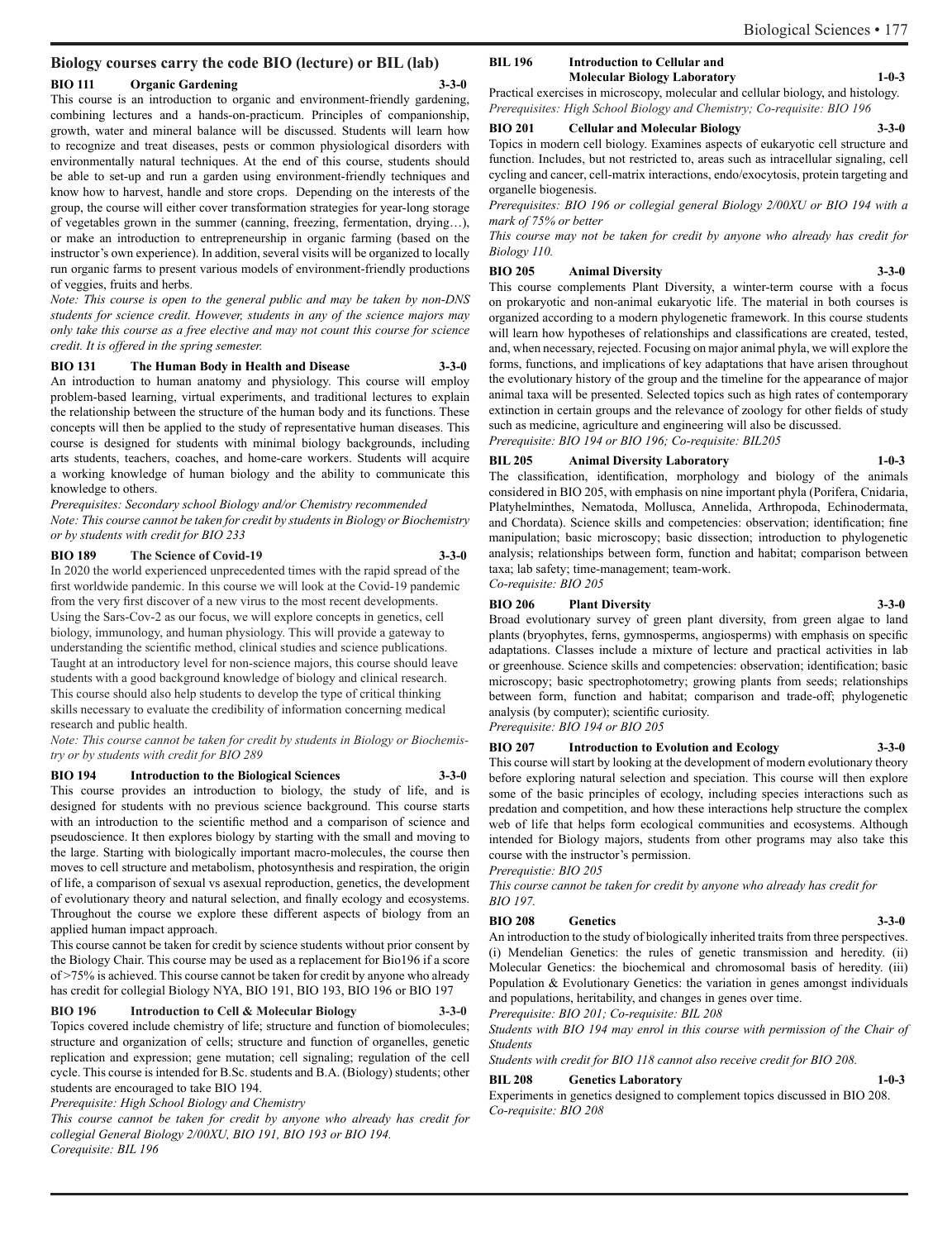#### **BIO 211 Sustainable Organic Agriculture 3-3-0**

The objective of this course is to introduce students to the concepts and techniques of organic gardening through an integrated and sustainable approach. Subjects covered will include, applied botany, basic soil chemistry, weed control, crop rotation, tillage, ecologically responsible use of fertilizers, and drainage and irrigation practices. The course includes lecture classes as well as practical handson activities in biology laboratory JOH 320, JOH greenhouse and the biology outdoor garden, where students will be expected to apply some of the techniques discussed in class to real life situations.

*Pre or Co requisites: BIO205 and BIO206 or with permission of the instructor if the student can demonstrate a suitable background knowledge of the necessary material. Co-requisite BIL211. This course may not be taken for credit by students who have already completed BIL111.*

#### **BIL 211 Sustainable Organic Agriculture Lab 1-0-3**

This lab course requires students to work in small teams on a variety of projects around campus. Central to each project will be the integration of principles learned in the organic agriculture lecture. Examples of such projects might include the development of an ecologically friendly butterfly garden; integrated plantings to minimize crop damage; design and installation of a bioswale system; or monitoring and control of entomological pests on campus. Students should be aware that most of these projects will involve outdoor field work which includes working in all weather conditions, getting bitten or stung by insects, and in general getting dirty. *Co-requisite: BIO 208*

#### **BIO 233 Human Anatomy 3-3-0**

The anatomy of all of the major body systems will be discussed in the context of human health and disease. This course is designed for students interested in the biomedical sciences or health education. Students will develop their understanding of human anatomy and will acquire the ability to communicate scientific concepts to their patients or students.

*Prerequisite or Corequisite: BIO 196 or EXS 127*

*This course cannot be taken for credit by anyone who already has credit for BIO131, BIO 132, or BIO 133*

#### **BIO 289 Biological Spotlight on Covid-19 3-3-0**

In 2020 the world experienced unprecedented times with the rapid spread of the first worldwide pandemic. In this course we will look at the Covid-19 pandemic from the very first discovery of a new virus to the most recent developments. Using the Sars-Cov-2 as our focus, we will build on knowledge acquired from previous courses in cell biology and human physiology to understand the genetics, cell biology, immunology, and human physiology behind Covid-19. These topics will provide a gateway to understanding the scientific method, clinical studies and science publications. This course should help students synthesize information and create links between concepts taught in different courses. Students will also develop critical thinking skills necessary to evaluate the credibility of information concerning medical research and public health. Throughout this course, emphasis will be put on interactions between science and non-science students. This course cannot be taken for credit by anyone who already has credit for BIO 189 *Prerequisite: BIO 201 and BIO 233*

#### **Biology 310 Advanced Cell Biology 3-3-0**

Advanced topics in modern cell biology. Examines aspects of eukaryotic cell structure and function. Using a hands-on approach and modern research methods, students will develop a deep understanding of intracellular protein trafficking, cell-cycle and cancer, cytoskeleton and extracellular matrix, gene expression, stem cells differentiation and organelle biogenesis. *Prerequisite: Bio 201 and Bio 208* 

### **BIO 311 Quantitative Methods in Biology 3-3-0**

The main objective of this course is to teach how to use quantitative methods as a tool to answer practical problems in biological sciences. This course focuses on real life situations often encountered by scientists such as how to critically review studies, study design, and statistical output. This course will also cover the statistical and data management methods most often used in biological sciences. *Prerequisite: BIO208 and PHY 101*

#### **BIO 315 Frontiers of Biology, From Past to Present 3-3-0**

 This course is for upper year biology students who already have a good understanding of complex concepts like human DNA sequencing, genomics, cell biology, and human anatomy and physiology. Topics covered include the history of genetics and human evolution, cell theory, chromosomes, mitosis and meiosis, human fertilization and heredity, recent advances in pharmacogenomics, genetic selection, and the CRISPR technology for DNA editing. The goal of this course is to broaden student's understanding on the development and acceptance of such discoveries and to ultimately understand that what they learnt in their first 2 or 3 years in biology is knowledge built from several non-linear steps that will likely go on evolving and

developing in future years.

*Prerequisites: BIO 205 and BIO 208 Students with credit for BIO 319 cannot receive credit for BIO 315.*

#### **BIO 320 Programmed Cell Death 3-3-0**

Programmed cell death, also called apoptosis, is a normal physiological process that takes place in every type of cell in the animal kingdom. It plays a critical role in embryo development, in selective processes (immune system), in degenerative diseases and in cancer. Since the early 90's, programed cell death is one of the fastest growing subject of research, with almost 15000 scientific publications in 2004. In this course, we will explore normal and impaired mechanisms involved in cell death, through examples taken in human medicine or in invertebrates' development.

*Prerequisite: BIO 201*

#### **BIO 327 Advanced Ecology 3-3-0**

Ecology is about finding the best data/modelling to test your theories and hypotheses. Great ideas, hiking boots and computers are all that are needed. This ecology course focuses on understanding the relationships between organisms and the strategies they use to survive, reproduce, and interact with their environment. This course will expand on the fundamental theories of ecology seen in BIO 207 with the application to real life data and analysis. Prerequisite: BIO 207 *Students with credit for BIO 217 cannot receive credit for BIO 327.*

#### **BIO 329 Invertebrate Biology 3-3-0**

Morphology, physiology, embryology, evolution and classification of invertebrate animals.

*Prerequisite: BIO 205; Co-requisite: BIL 329*

*Students with credit for BIO 248 cannot also receive credit for BIO 329.*

#### **BIL 329 Invertebrate Biology Laboratory 1-0-3**

The classification, identification, morphology and biology of the animals considered in BIO 329.

*Co-requisite: BIO 329*

*Students with credit for BIL 248 cannot also receive credit for BIL 329.*

#### **BIO 331\* Freshwater Biology 3-3-0**

This course will expose students to the biological importance and diversity of freshwater systems. Class material will look at both the biotic and abiotic components of aquatic systems as well as their interactions.

*Prerequisite or Co-requisite: BIO 205; BIO 207; Co-requisite: BIL 331*

#### **BIL 331\* Freshwater Biology Lab 1-3-0**

The lab section will focus on the different techniques necessary for sampling both lentic and lotic systems. Emphasis will be placed on practical first-hand experience using the appropriate equipment in the field. The process of data collection will culminate in the students performing a mini-research project on a local aquatic system of their choice and presenting these data to their peers.

*Prerequisite or Co-requisite: BIO 205; BIO 207; Co-requisite: BIO 331*

#### **BIO 334\* Epidemiology 3-3-0**

Epidemiology is the study of the distribution and determinants of diseases and health conditions among populations and the application of that study to control health problems. Concepts learned in this course will be applied to current health issues from different perspectives, such as pharma-economy, health care management, disease avoidance and food production. *Prerequisite: BIO 201 and BIO 208*

#### **BIO 336 Animal Physiology I 3-3-0**

Basic mechanisms of homeostatic regulation. Topics include: Cell physiology, Nervous system, Muscular system, and the Cardiovascular system. *Prerequisite: BIO 201*

*Students who have received credit for BIO 226 cannot also receive credit for BIO 336.*

#### **BIO 337 Animal Physiology II 3-3-0**

Mechanisms of functional operation of animal organisms. Topics include: renal, respiratory, gastrointestinal, and reproductive function.

*Prerequisite: BIO 208 and BIO 336; Co-requisite: BIL 337*

*Students who have received credit for BIO 228 cannot also receive credit for BIO 337.*

### **BIL 337 Animal Physiology II Laboratory 1-0-3**

Experiments dealing with different aspects of animal physiology. Some experiments will be performed using computer simulations. *Co-requisite: BIO 337*

*Students who have received credit for BIL 228 cannot also receive credit for BIL 337.*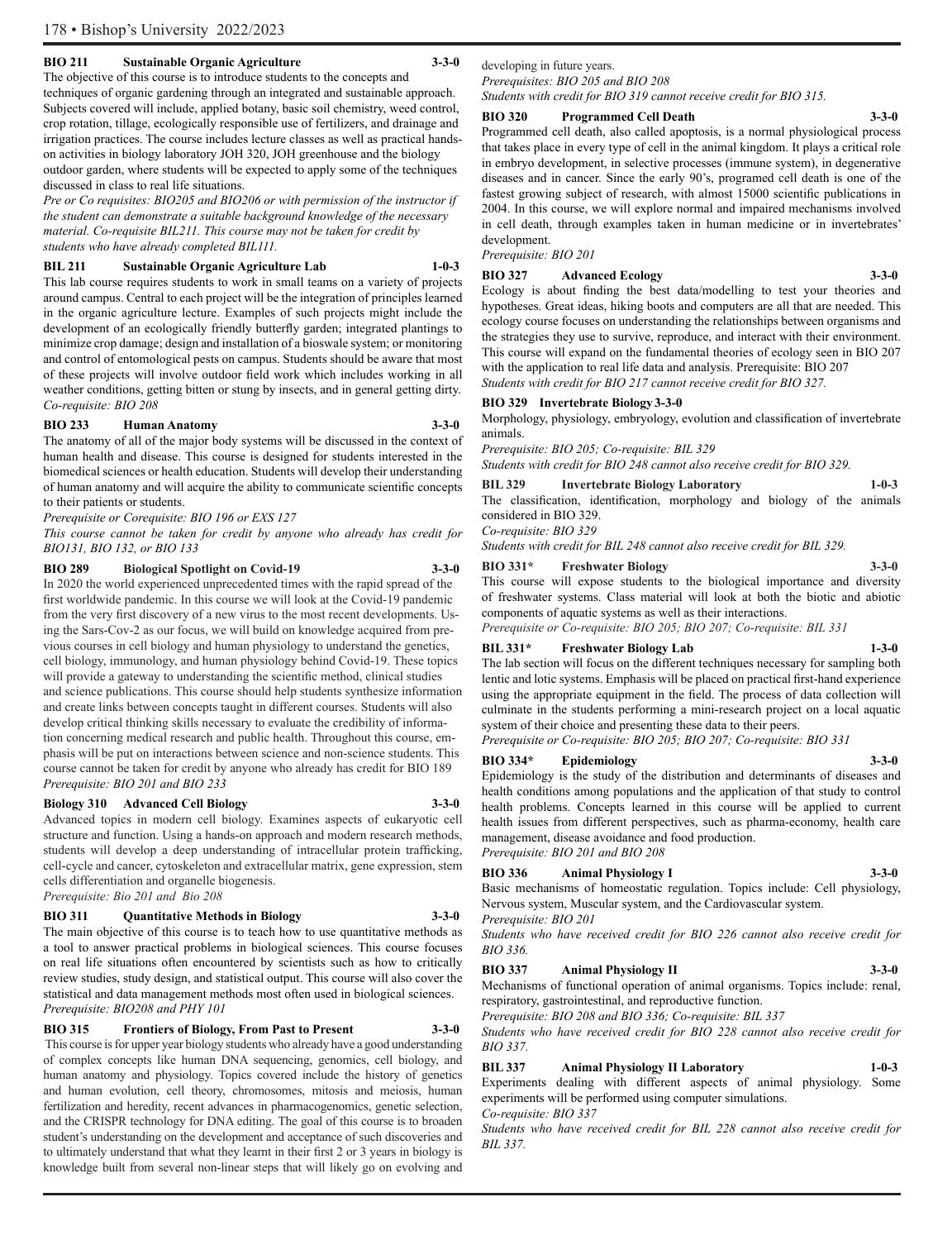#### **BIO 338 Vertebrate Life I:**

**An Introduction to Ichthyology and Herpetology 3-3-0**

This course is the first of two exploring those animals with a cartilaginous or bony backbone, the vertebrates. Given their great diversity, two courses have been devoted to this group, Vertebrate Life  $1 \& 2$ ; this is the first of those courses. Vertebrate Life 1 will focus on the fishes, amphibians, and reptiles and is divided into two sections. The first section will explore the evolution of the earliest vertebrates and the myriad of types that we generally refer to as fishes. Part two of the course will look at the colonization of land by the first tetrapods and the rise of the amniotes and will explore the extant groups of amphibians and reptiles. Students may not receive credit for this courses if they have already taken BIO 332 and BIO 367

*Prerequisites: BIO 205, BIO 207, and PHY 101*

#### **BIO 339 Vertebrate Life II:**

**An Introduction to Ornithology and Mammalogy 3-3-0**

This course is the second of the series focusing on the evolutionary history and diversity of the vertebrates and will focus on the mammals and birds. From the tiniest hummingbird to the mightiest whale, these two vertebrate groups represent separate evolutionary branches from within the amniote family tree. The course will start by looking at the ancestors of each group, before exploring their evolutionary diversification, and how these distantly related groups have solved similar evolutionary problems. Vertebrate Zoology II may be taken without previously taking Vertebrate Zoology I.

*Co-requisite: BIL 339*

*Prerequisites: BIO 205 and BIO 207*

*Students may not receive credit for this course if they have already taken BIO 332*

#### **BIL 339 Vertebrate Life II Lab 1-0-3**

This is the co-requisite lab to the BIO 339 Vertebrate Life II. This course will help students develop basic skills in the identification of most of the common vertebrates in the region. Although focusing primarily on the subject matter of the co-requisite lecture, BIO 339 birds and mammals, all vertebrate groups will be explored including fishes, amphibians, and reptiles.

*Co-requisite: BIO 339*

*Prerequisites: BIO 205 and BIO 207*

*Students may not receive credit for this course if they have already taken BIL 332*

#### **BIO 340\* Comparative Vertebrate Anatomy 3-3-0**

This course will use a comparative approach to help students understand vertebrate anatomy. Students will explore the evolution of major organ systems within the vertebrates, using both dissection and preserved material. Students should be prepared to both take lecture notes and dissect specimens every class. *Prerequisites: BIO 205*

#### **BIO 341 Population Genetics and Evolution 3-3-0**

Understanding the processes by which selection and genetic variation allows species to adapt and evolve is an important aspect of biology. This course uses a wide spectrum of examples from animal and plant populations to outline the general principles in population and quantitative genetics that will then be applied to important issues in health sciences.

*Prerequisites: BIO 208 and PHY 101*

#### **BIO 349 Medical and Forensic Entomology 3-3-0** As one of the most important group of disease vectors, insects and other arthropods are involved in the transmission of numerous pathogens causing diseases such as the plague, malaria, West Nile fever, scabies, and Lyme disease. This course will introduce students to some of the basic concepts of medical entomology with a focus on selected diseases. Information on the life cycles of insect vectors and the pathogens they carry is presented, as well as symptoms, treatment and geographical distribution of selected arthropod-borne diseases. The relevance of entomological evidence in criminal investigations (such as the use of insects to determine post-mortem interval is also discussed.

#### *Prerequisite BIO 205*

#### **BIO 352 Microbiology 1-0-3**

An introduction to prokaryotic microorganisms, eukaryotic microorganisms, and viruses; their ecology, growth characteristics, and host interactions. Examination of the environmental roles of microbes as well as their impact on the human world. *Prerequisite: BIO 201 and BIO 208; Co-requisite: BIL 352*

#### **BIL 352 Microbiology Laboratory 1-0-3**

An introduction to common microbiological techniques used in medical, biological and biochemical research, including techniques in growth, staining and identification of bacteria and viruses. As well, the diversity of physiological and metabolic requirements of bacteria will be examined. *Co-requisite: BIO 352*

#### **BIO 354 Insect Biodiversity**

The main goal of this course is to teach the students how to collect, preserve and identify insects, especially those found in eastern North America. In addition to using material housed in the Bishop's insect collection, material collected in the field by each student will be prepared in a fashion that will make the specimens museum worthy. Through the collecting and identification process, students will learn about insect taxonomy but they will also learn about where different taxa can be found and what their general ecological requirements are. Once they have completed the course, students should be able to identify most commonly encountered insects at least to the family level and recognize those that are beneficial or potentially harmful. *Prerequisite: BIO 205*

#### **BIO 358 Animal Behaviour 3-3-0**

The study of animal behaviour represents the oldest known form of biological study. Even from our earliest beginnings, humans had an intense interest in understanding how animals behave. This interest is still evident from our almost instinctive need to share our homes with various pets. This course will build on this most basic need to watch and understand animal behaviour, but will do so from a more scientific approach.

*Prerequisite: BIO 205, BIO 207, and PHY 101*

#### **BIL 358 Animal Behaviour Lab 1-0-3**

This course is the co-requisite lab for BIO 358: Animal Behaviour. During the semester students will be expected to design and implement a series of animal behaviour experiments, culminating in a final project that they will then present to their peers in the form of a final scientific paper and oral presentation. *Co-requisite: BIO 358*

#### **BIO 359 Human Genetics 3-3-0**

Cytogenetics, biochemical genetics, Mendelian genetics, molecular genetics and quantitative genetics of humans; chromosome mapping; genetics and medicine. *Prerequisite: BIO 208*

#### **BIO 365 Developmental Biology 3-3-0**

Examination of the molecular events involved in the development of vertebrates, invertebrates and plants, emphasizing common strategies used in these three systems. Topics will include establishment of body axes, origin of germ layers, and segmental pattern formation. The role of developmental genes, regulatory gene families, and maternal effect genes will be emphasized. Morphogenesis and early cell differentiation will also be studied.

*Prerequisite: BIO 208 and BIO 201*

#### **BIO 386 Scientific Writing 3-3-0**

The course is intended for students taking upper-level, research-based courses "Honours Biological Problems - BIO492", "Independent Studies in Biology 1 - BIO421", or "BCH 491 - Honours Research Project 1". The primary goal of this course is to instruct students in the writing process of research proposals, undergraduate theses, commentaries (critiques), and scientific manuscripts. In addition to writen assignments and exercises, class activities will include oral presentations, self-editing, and peer-reviews. Biology or Biochemistry students in their 3rd or 4th year interested in pursuing a research path, but not registered in BIO492, BIO 422, BCH491, can take the course with permission from the Departmental Chair or Instructor. Research experience is an asset.

#### .**BIO 391 Experiential Learning in Health Sciences and Biochemistry 3-3-0**

Students in the Health Science or Biochemistry program may receive credit for working under the tutelage of a mentor in a field directly related to their area of study. Students must secure both an internal supervisor (a fulltime faculty member) and a suitable mentor (i.e. external supervisor who will supervise the day to day activities of the student). Students must be actively involved in the daily work and should not be acting as menial labor.

Assessment of the student will be based largely on a mark assigned by the mentor directly responsible for the student and the submission of a journal outlining the daily objectives and actual work itself. Projects may be intensive in nature (i.e. 3 weeks during the summer), or may be more drawn out (i.e. 6-8 hours every week during the semester).

*This course is only eligible to students in good standing and if available positions are available. Students may not work for salary and may not work concurrently in an area directly related to their honors project.* 

*Note: Students may only take one experiential learning course for credit (i.e. BIO 391 or BIO 392 or ELP 300).*

*Coordinator: Professor Bergeron*